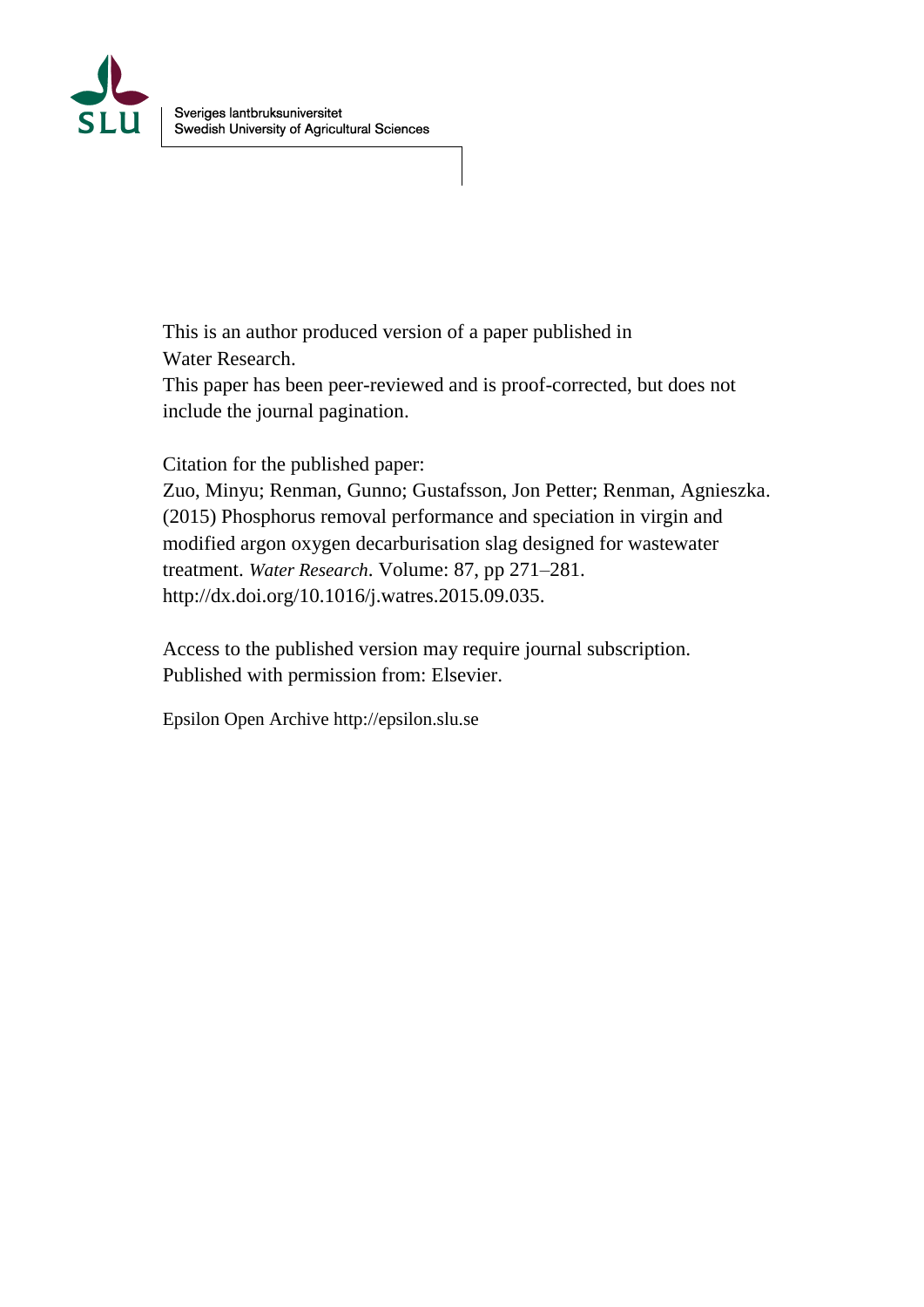

See discussions, stats, and author profiles for this publication at: [http://www.researchgate.net/publication/282409105](http://www.researchgate.net/publication/282409105_Phosphorus_removal_performance_and_speciation_in_virgin_and_modified_argon_oxygen_decarburisation_slag_designed_for_wastewater_treatment?enrichId=rgreq-8842b087-e3e7-4ff6-8484-92e9d5996343&enrichSource=Y292ZXJQYWdlOzI4MjQwOTEwNTtBUzoyODExOTgyNzExODg5OTJAMTQ0NDA1NDMwMDQwNQ%3D%3D&el=1_x_2)

# Phosphorus removal performance and speciation in virgin and modified argon oxygen [decarburisation](http://www.researchgate.net/publication/282409105_Phosphorus_removal_performance_and_speciation_in_virgin_and_modified_argon_oxygen_decarburisation_slag_designed_for_wastewater_treatment?enrichId=rgreq-8842b087-e3e7-4ff6-8484-92e9d5996343&enrichSource=Y292ZXJQYWdlOzI4MjQwOTEwNTtBUzoyODExOTgyNzExODg5OTJAMTQ0NDA1NDMwMDQwNQ%3D%3D&el=1_x_3) slag designed for wastewater treatment

#### **ARTICLE** in WATER RESEARCH · SEPTEMBER 2015

Impact Factor: 5.53 · DOI: 10.1016/j.watres.2015.09.035

READS 30

#### **4 AUTHORS**, INCLUDING:



### Gunno [Renman](http://www.researchgate.net/profile/Gunno_Renman?enrichId=rgreq-8842b087-e3e7-4ff6-8484-92e9d5996343&enrichSource=Y292ZXJQYWdlOzI4MjQwOTEwNTtBUzoyODExOTgyNzExODg5OTJAMTQ0NDA1NDMwMDQwNQ%3D%3D&el=1_x_5)

**46** PUBLICATIONS **434** CITATIONS

KTH Royal Institute of [Technology](http://www.researchgate.net/institution/KTH_Royal_Institute_of_Technology?enrichId=rgreq-8842b087-e3e7-4ff6-8484-92e9d5996343&enrichSource=Y292ZXJQYWdlOzI4MjQwOTEwNTtBUzoyODExOTgyNzExODg5OTJAMTQ0NDA1NDMwMDQwNQ%3D%3D&el=1_x_6)

SEE [PROFILE](http://www.researchgate.net/profile/Gunno_Renman?enrichId=rgreq-8842b087-e3e7-4ff6-8484-92e9d5996343&enrichSource=Y292ZXJQYWdlOzI4MjQwOTEwNTtBUzoyODExOTgyNzExODg5OTJAMTQ0NDA1NDMwMDQwNQ%3D%3D&el=1_x_7)



# Jon Petter [Gustafsson](http://www.researchgate.net/profile/Jon_Gustafsson?enrichId=rgreq-8842b087-e3e7-4ff6-8484-92e9d5996343&enrichSource=Y292ZXJQYWdlOzI4MjQwOTEwNTtBUzoyODExOTgyNzExODg5OTJAMTQ0NDA1NDMwMDQwNQ%3D%3D&el=1_x_5) Swedish University of [Agricultural](http://www.researchgate.net/institution/Swedish_University_of_Agricultural_Sciences?enrichId=rgreq-8842b087-e3e7-4ff6-8484-92e9d5996343&enrichSource=Y292ZXJQYWdlOzI4MjQwOTEwNTtBUzoyODExOTgyNzExODg5OTJAMTQ0NDA1NDMwMDQwNQ%3D%3D&el=1_x_6) Sciences **94** PUBLICATIONS **2,193** CITATIONS

SEE [PROFILE](http://www.researchgate.net/profile/Jon_Gustafsson?enrichId=rgreq-8842b087-e3e7-4ff6-8484-92e9d5996343&enrichSource=Y292ZXJQYWdlOzI4MjQwOTEwNTtBUzoyODExOTgyNzExODg5OTJAMTQ0NDA1NDMwMDQwNQ%3D%3D&el=1_x_7)



#### [Agnieszka](http://www.researchgate.net/profile/Agnieszka_Renman?enrichId=rgreq-8842b087-e3e7-4ff6-8484-92e9d5996343&enrichSource=Y292ZXJQYWdlOzI4MjQwOTEwNTtBUzoyODExOTgyNzExODg5OTJAMTQ0NDA1NDMwMDQwNQ%3D%3D&el=1_x_5) Renman

KTH Royal Institute of [Technology](http://www.researchgate.net/institution/KTH_Royal_Institute_of_Technology?enrichId=rgreq-8842b087-e3e7-4ff6-8484-92e9d5996343&enrichSource=Y292ZXJQYWdlOzI4MjQwOTEwNTtBUzoyODExOTgyNzExODg5OTJAMTQ0NDA1NDMwMDQwNQ%3D%3D&el=1_x_6)

**13** PUBLICATIONS **207** CITATIONS

SEE [PROFILE](http://www.researchgate.net/profile/Agnieszka_Renman?enrichId=rgreq-8842b087-e3e7-4ff6-8484-92e9d5996343&enrichSource=Y292ZXJQYWdlOzI4MjQwOTEwNTtBUzoyODExOTgyNzExODg5OTJAMTQ0NDA1NDMwMDQwNQ%3D%3D&el=1_x_7)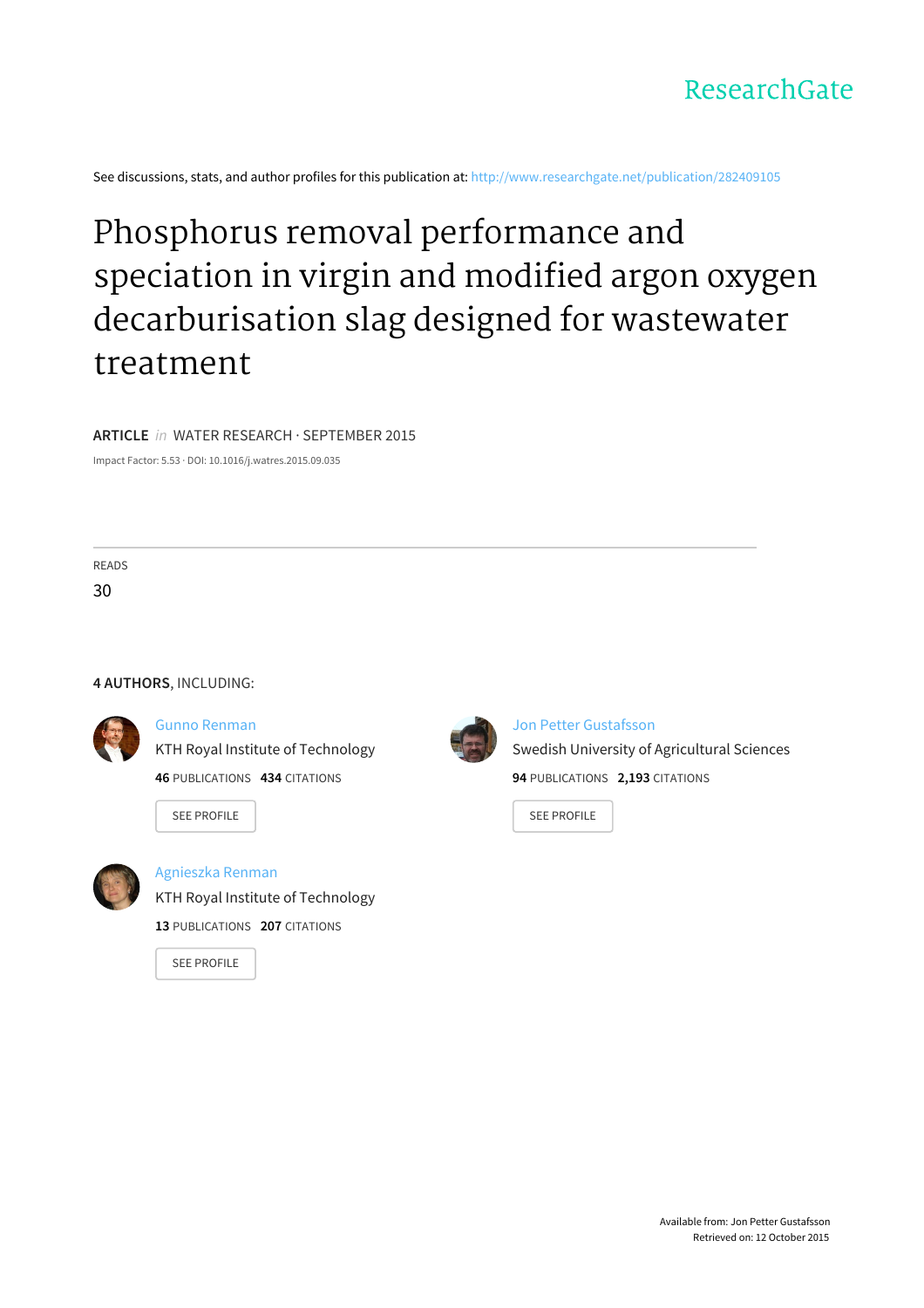NOTICE: this is the author's version of a work that was accepted for publication in Water Research. A definitive version was subsequently published in *Water Research* **87,** 271-281, 2015. <http://dx.doi.org/10.1016/j.watres.2015.09.035>

© 2015, Elsevier. Licensed under the Creative Commons Attribution-NonCommercial-NoDerivatives 4.0 International [http://creativecommons.org/licenses/by-nc-nd/4.0.](http://creativecommons.org/licenses/by-nc-nd/4.0) 

## **Phosphorus removal performance and speciation in virgin and modified**

## **argon oxygen decarburisation slag designed for wastewater treatment**

Minyu Zuo<sup>a</sup>\*, Gunno Renman<sup>a</sup>, Jon Petter Gustafsson<sup>a,b</sup>, Agnieszka Renman<sup>a</sup>

**a Division of Land and Water Resources Engineering, KTH Royal Institute of Technology, Teknikringen 76, SE-100 44 Stockholm,** 

#### **Sweden**

**b Department of Soil and Environment, Swedish University of Agricultural Sciences, Box 7014, SE-750 07 Uppsala, Sweden**

#### **Abstract**

Argon oxygen decarburisation (AOD) slag may be used for phosphorus (P) removal, as its high pH and weatherable calcium (Ca) minerals provide sufficient  $Ca^{2+}$  and OH for calcium phosphate (Ca-PO<sub>4</sub>) precipitation. This study examined the P removal performance of AOD slag for use as wastewater treatment material. Batch experiments were carried out using both synthetic P solution and real wastewater, followed by chemical modelling and X-ray absorption near edge structure (XANES) spectroscopy. The influences of initial P concentration, slag dose and modification by polyethylene glycol (PEG), an effective agent for generation of

\*Corresponding author.

E-mail addresses: [minyu@kth.se](mailto:minyu@kth.se) (M. Zuo)[, gunno@kth.se](mailto:gunno@kth.se) (G. Renman)[, gustafjp@kth.se](mailto:gustafjp@kth.se) (J. P. Gustafsson)[, agak@kth.se](mailto:agak@kth.se) (A. Renman).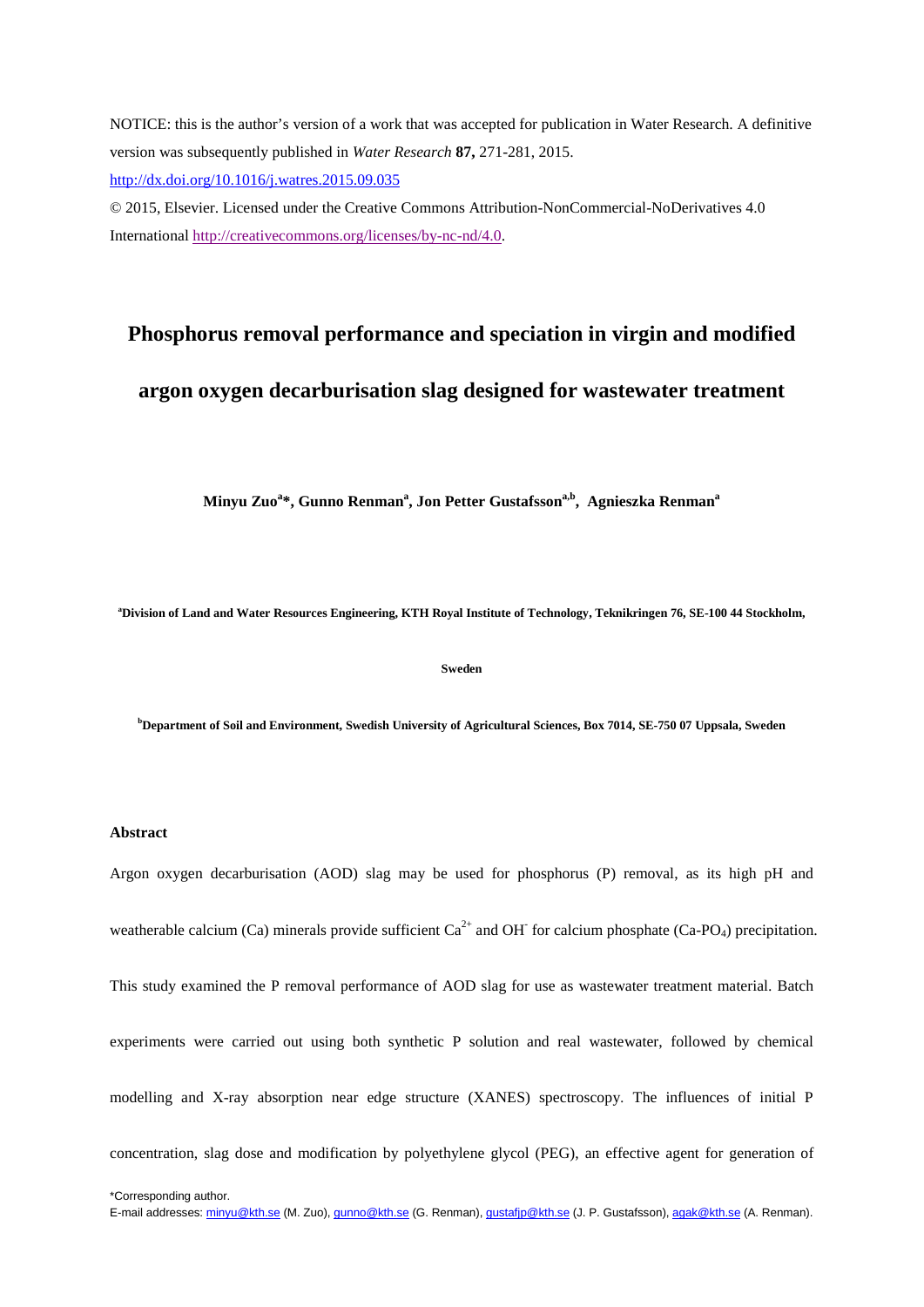porous materials, were investigated to determine the optimal conditions for P removal by AOD slag. It was found that virgin AOD slag removed 94.8% of P from a synthetic P solution in 4 hours and 97.8% in 10 hours. This high P removal was accompanied by a rapid increase in pH from 7.0 to 10.74. The maximum P removal capacity (PRC) from synthetic P solution ranged from 1.3 to 27.5 mg P  $g^{-1}$ . The optimal AOD dose for P removal from wastewater, determined in 8-hour batch experiments, was  $25 \text{ g L}^{-1}$ . PEG modification increased the reaction rate and resulted in higher final pH, increasing PRC by 47.9%. Combined Visual MINTEQ and XANES analysis for detailed examination of P removal mechanisms revealed that the main P removal mechanism was precipitation of calcium phosphate. According to the XANES analysis, the main Ca-PO<sub>4</sub> precipitate formed on virgin AOD slag under low initial P concentration and high pH was apatite, while brushite was the dominant product at high initial P concentration and low pH.

*Keywords*: phosphorus, slag, apatite, brushite, Visual MINTEQ, XANES,

#### **1. Introduction**

Phosphorus (P) removal and recovery from wastewater is an important issue because of the rapid depletion of existing irreplaceable and indispensable P resources (Reijnders 2014). A variety of physical, chemical and biological techniques have been developed and introduced to remove and recover P from wastewater. It is reported that a P recovery of >90% can be achieved by technologies such as acidic-alkaline sequential treatment (Petzet et al. 2012) and combined low pressure wet oxidation and nanofiltration (Blöcher et al. 2012). Although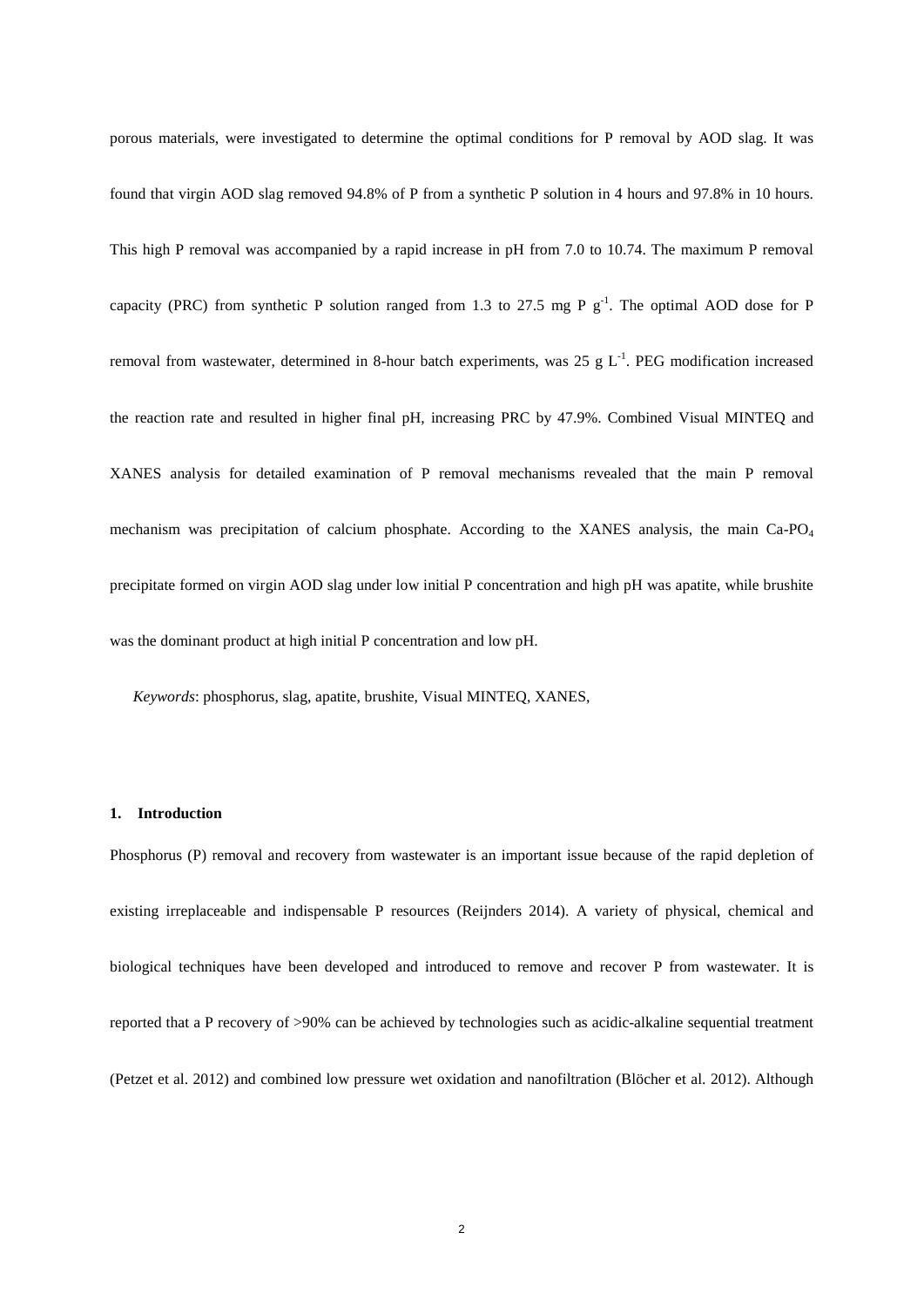a high P recovery can be achieved with these technologies, it is also desirable if alternative systems that are more energy- and cost-efficient are developed.

 Phosphorus precipitation using slag for P removal and recovery from wastewater involves the capture of phosphate by reaction with metal cations dissolved from slag composed of calcium-rich oxides and silicates. It is considered an economical and effective technology for P removal from wastewater (Drizo et al. 2006, Kim et al. 2006, Gustafsson et al. 2008, Claveau-Mallet et al. 2013). So far, most research on P removal using slag has focused on: blast furnace (BF) slag, which is produced from the separation of iron from ore; electric arc furnace (EAF) slag, which is from the first step of stainless steel production; and blast oxygen furnace (BOF) slag, from the second processing step of carbon steel production (Santos et al. 2013a). The principal advantages of these slags are their wide availability and low cost due to their huge annual production volumes. Although they are byproducts of different processes and their chemical composition varies, they share features such as high calcium content and alkalinity, which makes them favourable for P removal as they can provide sufficient  $Ca^{2+}$  and OH for the formation of calcium phosphate  $(Ca-PQ_4)$  precipitates.

 The most widely studied slag, BF slag, has been found to have a P removal efficiency (PRE) higher than 95% in laboratory experiments with both synthetic P solution and real wastewater (Oguz 2004, Kostura et al. 2005, Rastas 2006, Johansson 2010, Johansson Westholm 2010). However its performance in pilot and field trials is less satisfactory, with P removal reported to range from 40% to 77% (Shilton et al. 2006, Asuman et al. 2007). Drizo et al. (2006) conducted column experiments to investigate the P removal performance of EAF slag and obtained consistently high PRE for 114 days. Bowden et al*.* (2009) investigated BOF slag as a reactive medium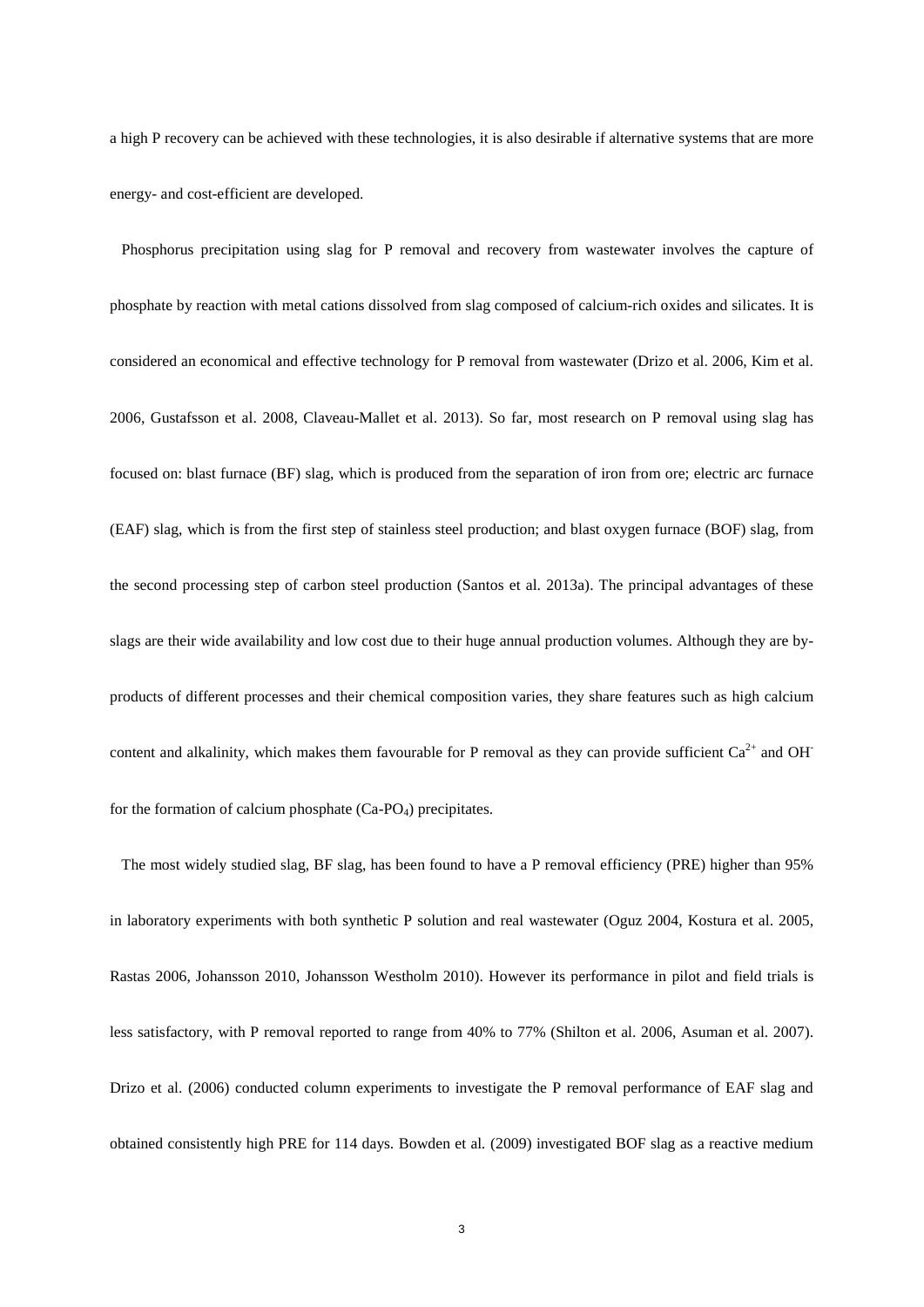for P removal in both batch and continuous flow experiments for 406 days and observed high maximum P removal. Barca et al. (2012) evaluated EAF and BOF slags from four countries in Europe in terms of their P removal capacity using both synthetic P solution and real wastewater and found that BOF slag has a much higher maximum P removal capacity (PRC) than EAF slag. To our knowledge, research using argon oxygen decarburisation (AOD) stainless steel slag for P removal has not been reported previously.

 As a by-product from the argon oxygen decarburisation refining process, 270 kg AOD slag are produced for every ton of stainless steel produced. The slag is mainly applied in cement production, road construction, civil engineering work, fertiliser production and landfill daily cover (Huaiwei and Xin 2011). These do not completely consume the huge production voume and hence increasing amounts of AOD slag are accumulating. Alternative uses of AOD slag are therefore being investigated. AOD slag is reported to have a high alkalinity and to contain more than 35% Ca in the form of easily soluble calcium silicate (Kriskova et al. 2012, Santos et al. 2013a, Santos et al. 2013b). Hence it may be a promising wastewater treatment material for P removal and recovery via  $Ca-PO<sub>4</sub>$  precipitation.

It has been pointed out that the formation of calcium phosphates depends strongly upon the dissolution of calcium silicate from the slag. If BF slag is modified in an effective way the PRE is higher, since the modified slag surface with its higher porosity tends to release more  $Ca^{2+}$  and thus facilitate the precipitation of calcium phosphate (Gong et al. 2009). Inspired by previous research (Guan et al. 2014), a modification process using polyethylene glycol (PEG) was developed in this study, aimed at improving the P removal performance of AOD slag. PEG is a hydrophilic, non-toxic and water-miscible polymer used in controlled-release systems and in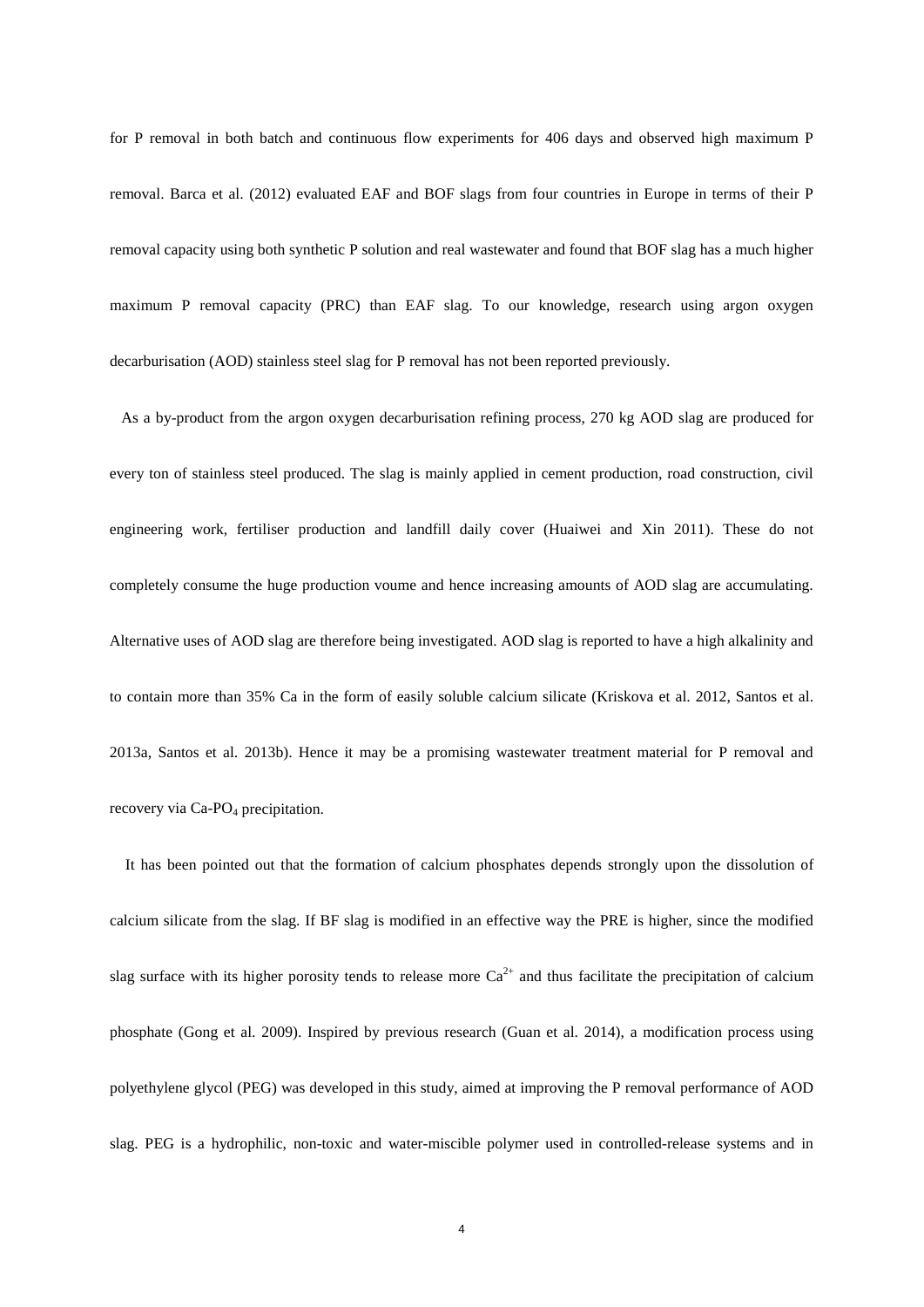nanoparticle preparation (Ali and Lamprecht 2013, García-Jimeno and Estelrich 2013). It is produced in an industrial scale and low grade forms are available to a realistic price. In this study, it was mixed with AOD slag under hydrothermal conditions in order to facilitate the dissolution of  $Ca^{2+}$  by converting the original sparingly soluble calcium silicate species on the slag surface into more easily soluble forms.

This study explored P removal by AOD slag in an effort to devise a technically and economically feasible treatment solution that makes it possible to use this metallurgical by-product in wastewater treatment. To obtain reliable results when assessing AOD as a P removal material, batch experiments with both synthetic P solution and real wastewater were conducted to investigate the PRE and PRC of AOD. The influence of initial P concentration, slag dose and modification by PEG was investigated to determine the optimal conditions that maximise the PRC and P removal efficiency (PRE) of AOD slag. Visual MINTEQ and X-ray absorption near edge structure (XANES) spectroscopic analysis were combined for an in-depth study of the P removal mechanisms.

#### **2. Materials and methods**

#### *2.1 Material*

The AOD slag used in this study was obtained from Outokumpu Stainless AB, Sweden. This slag is porous and has a brown colour. The pH, determined by immersing the AOD slag in distilled water with a volume ratio of 1:2.5 for 24 hours, was found to be 12.04. Chemical analysis revealed that the AOD contained 380 mg Ca  $g^{-1}$ and 150 mg Si  $g^{-1}$  (Table 1). The slag was crushed by hand in a mortar and sieved to get particle size fractions of 1-2 mm, 0.5-1 mm (labelled cAOD) and 0-0.5 mm (labelled fAOD). The last two fractions were used only for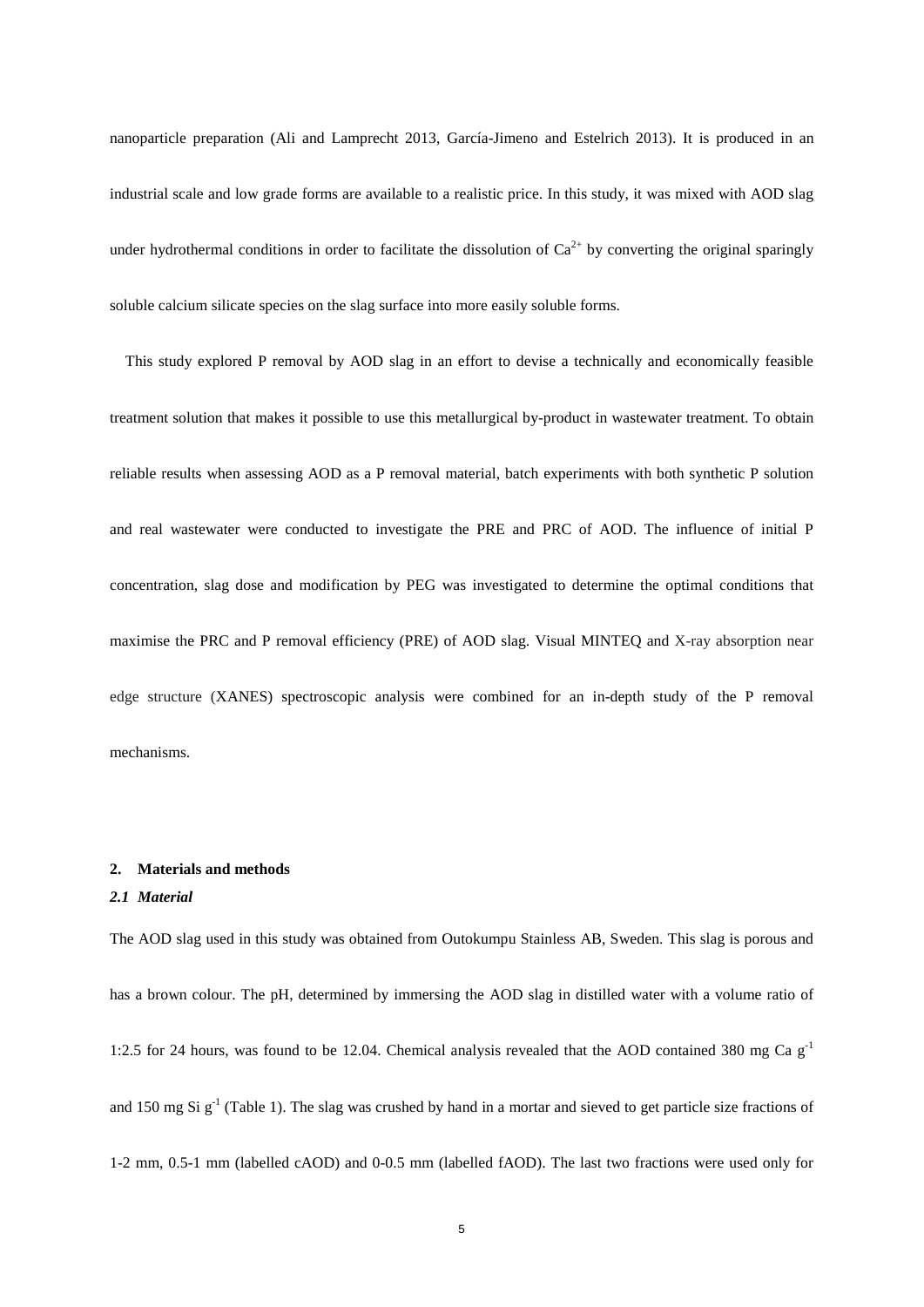PEG modification. The particle size fraction of 1-2 mm was used in all other experiments because it is expected to be useful in practical applications. A wax-like PEG manufactured by Merck, with a molecular weight ranging from 950 to 1050 g mol<sup>-1</sup> and a melting point at 33-40 °C, was used as the PEG treatment.

|                           | Table 1. Elemental composition of AOD slag (mg $g^{-1}$ ) |    |     |  |     |  |    |  |
|---------------------------|-----------------------------------------------------------|----|-----|--|-----|--|----|--|
|                           | ບ                                                         | Мn |     |  |     |  | M₫ |  |
| $\Lambda$ $\cap$ $\Gamma$ |                                                           |    | .04 |  | 380 |  |    |  |

#### *2.2 PEG1000 modification*

Polyethylene glycol is a water-miscible polyether with varying molecular weight. In this experiment, PEG with a molecular weight of around 1000 was used (PEG1000). Silicates and calcium-rich solids on the slag surface can be transformed to calcium silicate hydrate (CSH) under hydrothermal conditions (Jing et al. 2007, Hosokawa et al. 2014). Guan et al. (2014) reported that the presence of PEG can effectively prevent the aggregation of small CSH particles during hydrothermal treatment, leading to the formation of CSH with larger surface area. The aim of the modification applied in the present study was to improve the reaction kinetics and the maximum PRC of AOD slag by modifying calcium silicate on the slag surface through hydrothermal treatment with PEG.

 The modification process was as follows: a fixed amount of PEG was dissolved in deionised water at a solid:liquid ratio of 1:225 to form a PEG solution, which was stirred for 30 minutes to ensure complete dissolution. Then AOD slag with particle size of 0-0.5 mm (fine fraction) and 0.5-1 mm (coarse fraction) was added to the solution at a PEG:AOD slag mass ratio of 2:5. A control group was prepared by adding the same amount of slag to deionised water. All suspensions were then placed in a water bath for 2 hours at 80 °C with a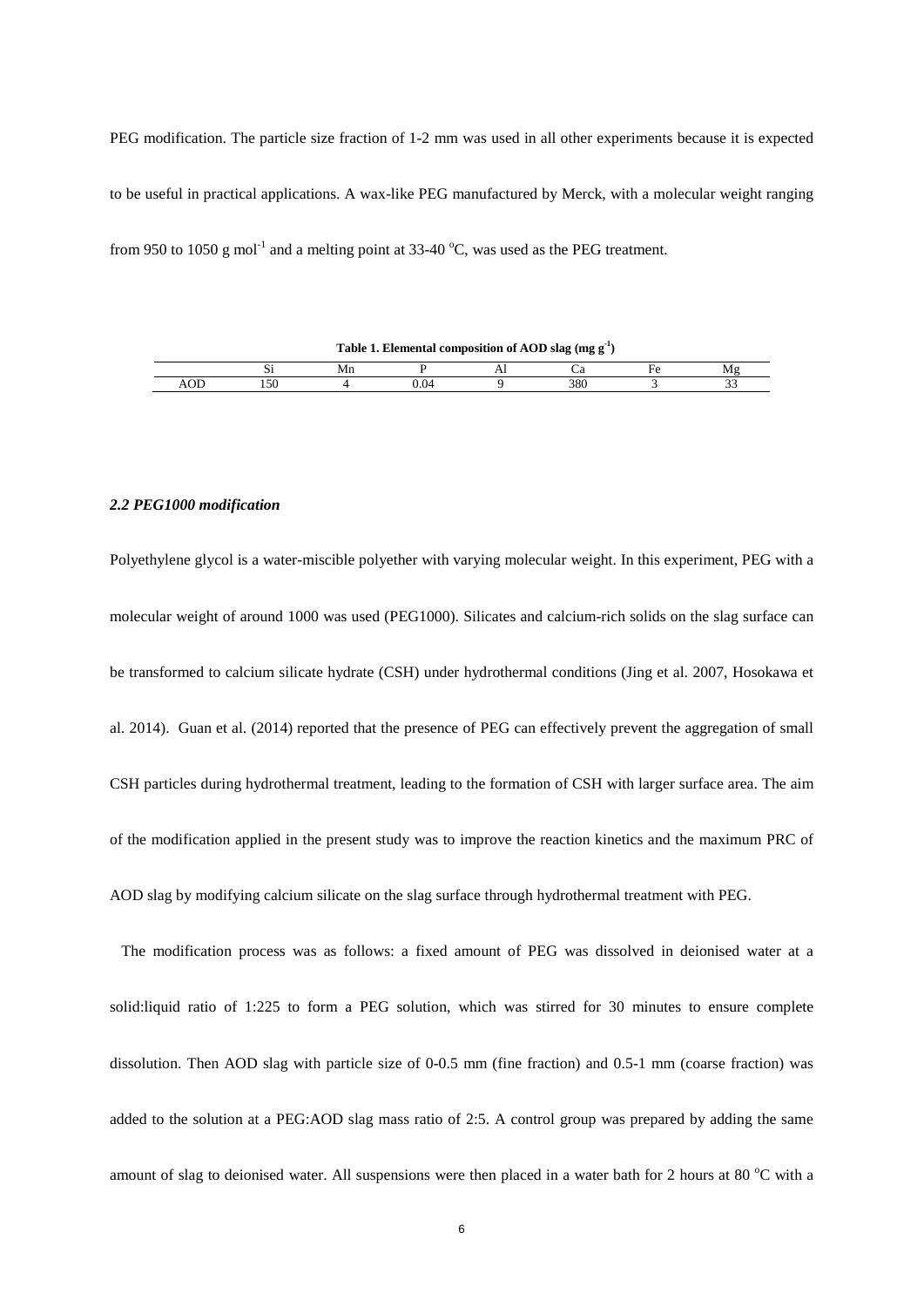stirring rate of 60 rpm and later removed to an autoclave for hydrothermal treatment at 120  $^{\circ}$ C for 12 hours (Guan et al. 2013, Guan et al. 2014). The suspension was cooled to room temperature. Centrifugation at 8000 rpm for 3 min was carried out to separate the AOD slag from the PEG solution. The modified AOD slag was dried at 105 °C and then collected in zip-lock plastic bags and referred to as fAOD-PEG (0-0.5 mm), cAOD-PEG (0.5-1 mm), fAOD and cAOD.

#### *2.3 Experiment methods*

The PRE of AOD was initially investigated in a series of batch experiments with synthetic P solution. A stock synthetic solution of 1000 mg P  $L^{-1}$  was prepared by dissolving  $KH_2PO_4$  in distilled water. The solution was then stored in a refrigerator at 4  $\rm{°C}$ . The working P solution was prepared fresh daily by diluting a defined volume of stock solution with distilled water to an experimental concentration of 6.5 mg P  $L^{-1}$ , which is similar to the P concentration in real wastewater. A fixed volume of 0.1 mol  $L^{-1}$  NaNO<sub>3</sub> was then added to the working P solution to ensure a background of 0.001 mol  $L^{-1}$  NaNO<sub>3</sub>. Finally, the pH of the working solution was adjusted to 7.0 $\pm$ 0.1 by drop-wise addition of 0.1 mol L<sup>-1</sup> NaOH.

The wastewater used in this experiment was a septic tank effluent (design flow: 1.6  $m<sup>3</sup> d<sup>-1</sup>$ ), which was used without any further treatment except that coarse particles were removed using filter cotton. The wastewater was stored in plastic containers at room temperature for several days. The mean pH of the wastewater was 7.42 and the P concentration was  $8.2 \pm 0.4$  mg L<sup>-1</sup>.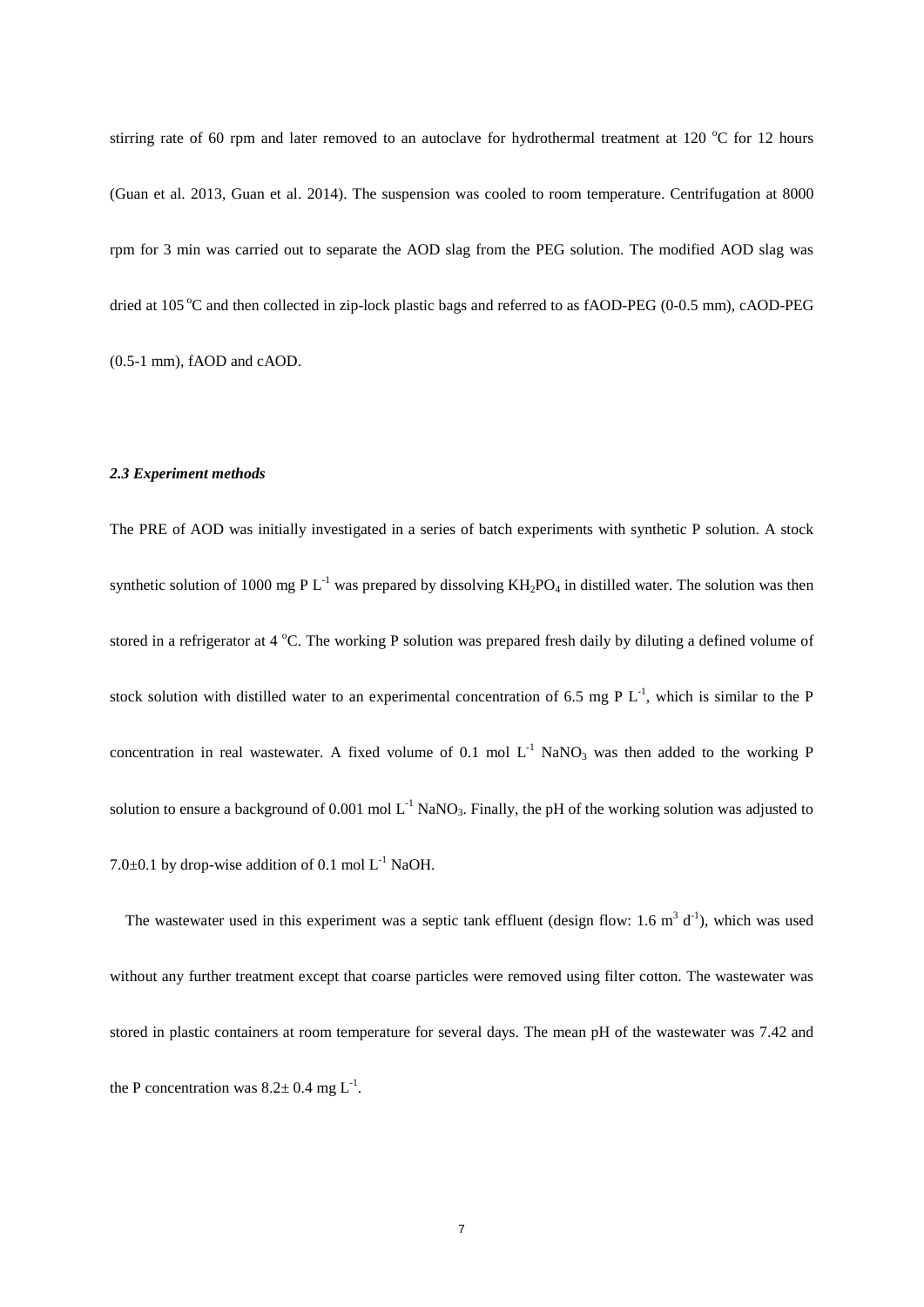Triplicate samples of 0.5 g AOD were suspended in 100 mL synthetic solution or in real wastewater using a series of plastic bottles. The suspensions were shaken at 50 rpm in an end-over-end shaker at room temperature (22°C). Supernatant samples were taken from synthetic solutions after the following agitation periods: 0.33, 0.66, 1, 1.5, 2, 2.5, 3.33, 4 and 10 h, and from real wastewater after: 0.17, 0.5, 1, 3, 5, 8, 10, 14, 18, 22 and 48 h. Before sampling, the bottles were kept still for 2 minutes to allow particle settling. Immediately after sampling, the pH value of the samples was measured using a typical combination electrode. Filtration was carried out using a 0.45 μm syringe filter to prepare samples for P analysis. The PRE was expressed as a percentage and calculated using the following equation:

$$
PRE = 100 \times (P_0 - P)/P_0 \tag{1}
$$

where  $(P_0-P)$  is the difference between the initial  $(P_0)$  and measured  $(P)$  concentration in the supernatant.

 The PRC of AOD was tested under different initial P concentrations on a batch basis. Triplicate samples of 0.5 g AOD slag were suspended in 100 mL of a synthetic solution with eight different initial P concentrations (6.7, 12, 17.5, 23.3, 30, 60, 105, 308 mg  $L^{-1}$ ). These synthetic solutions were prepared in the same way as in the kinetic experiments. The bottles were shaken at 50 rpm at 22  $^{\circ}$ C on an end-over-end shaker for 24 hours and then kept still for another 24 hours before sampling.

The P removal capacity of AOD slag under these different scenarios was calculated using the following equation (Barca et al*.* 2012):

$$
PRC = (P_0 - P) V/m
$$
 (2)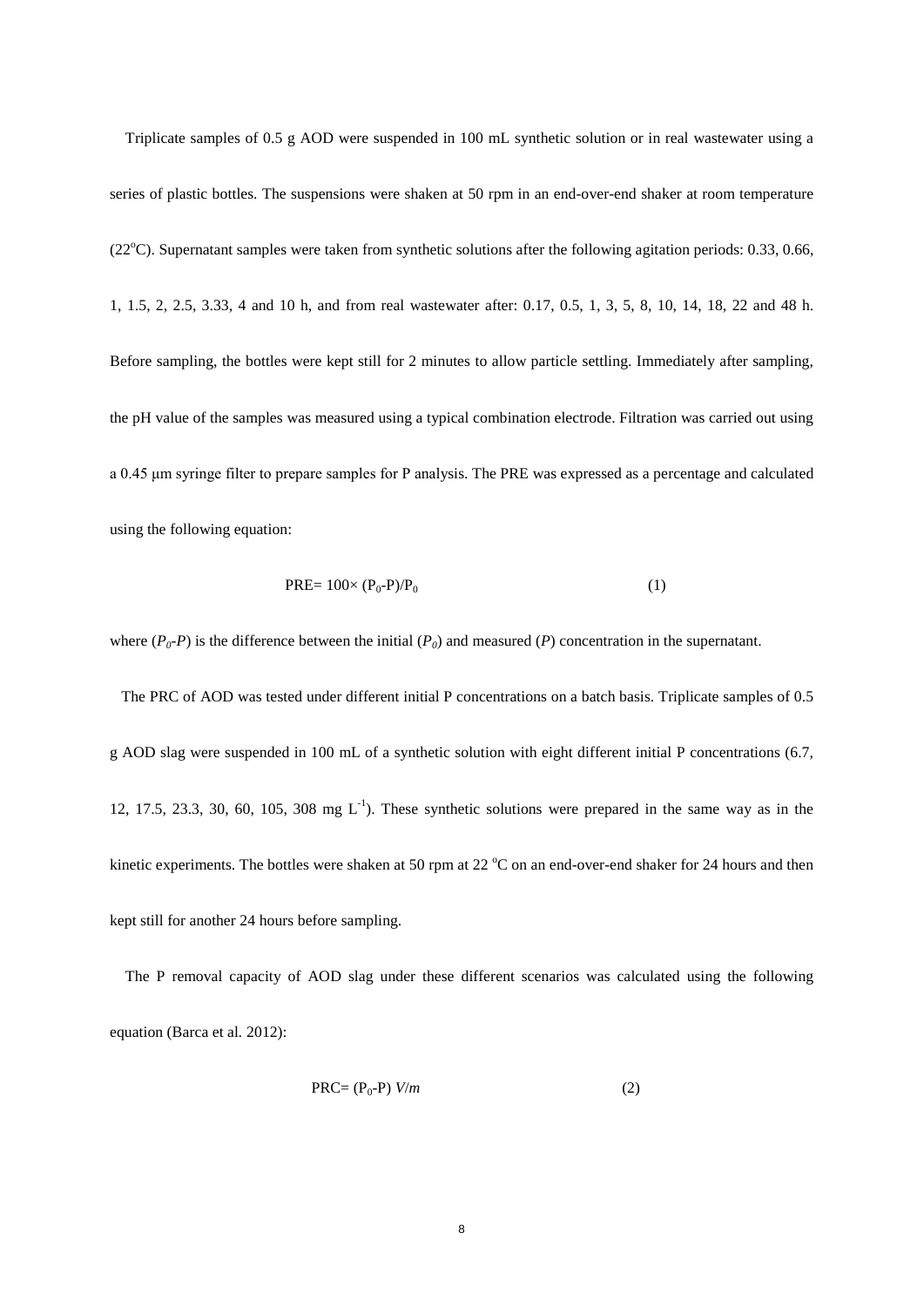where  $P_0$  is the initial P concentration of the synthetic solution, P is the P concentration of the supernatant sample, *V* is the volume of the synthetic solution in each bottle, *m* is the mass of AOD in each bottle and PRC is expressed in mg P  $g^{-1}$ .

 To determine an optimal AOD slag dose that can ensure satisfactory P removal from a real wastewater, batch experiments were carried out. Triplicate samples of AOD slag were suspended in 100 mL wastewater. The AOD slag doses used were 0.5, 1, 1.5, 2, 2.5 and 3 g. The suspensions were shaken in an end-over-end shaker for 8 hours, kept still for 2 minutes and then samples were taken for pH measurement and P analysis.

To compare the P removal performance of AOD slag before and after PEG modification, triplicate samples of 0.5 g AOD slag (fAOD, fAOD-PEG, cAOD, cAOD-PEG) were suspended in a series of 100 mL synthetic P solutions with an initial P concentration of 20 mg  $L^{-1}$ . After a certain period of shaking (0.33, 0.66, 1, 1.33, 1.66, 2.17, 3, 4, 5.17, 6.5, 8 hours), the supernatant samples were collected for measurement. All these samples were filtered with a 0.45 µm syringe filter for P analysis. Samples for  $Ca^{2+}$  determination were acidified by addition of  $3\%$  HNO<sub>3</sub> by volume.

#### *2.4 Analytical methods*

Analysis of P as phosphate was performed using a Seal Analytical AA3 Autoanalyzer. The instrument was calibrated prior to analysis using working standard solutions in the range 0 to 10 mg P  $L^{-1}$ . The Ca<sup>2+</sup> concentration was determined using an inductively coupled plasma optical emission spectrometry (ICP-OES)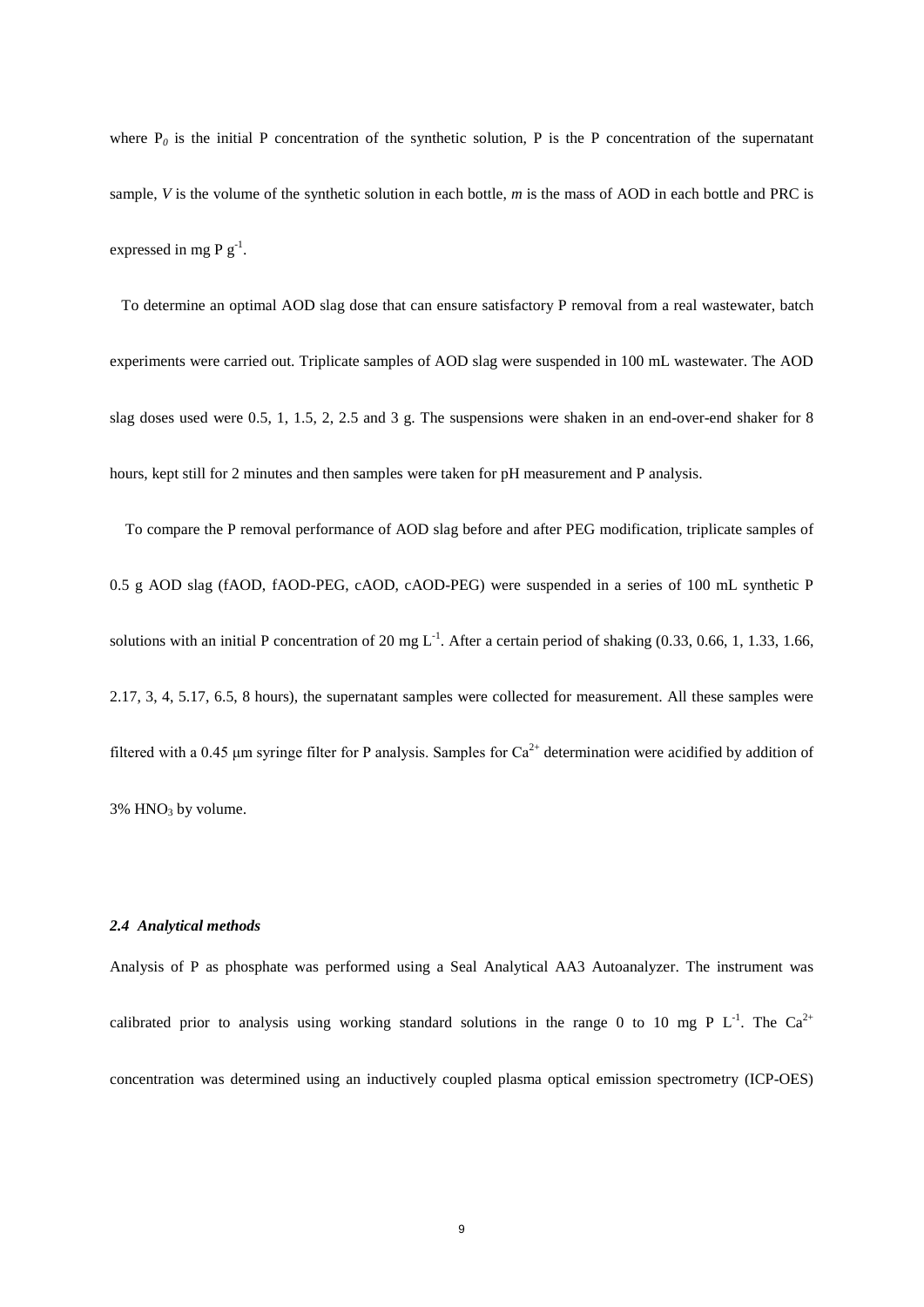instrument (Thermo Scientific Icap 6000). The pH of all samples was measured using a Hach pH meter (Sension  $T^M$  pH31).

 Visual MINTEQ 3.1 (Gustafsson 2014) was used to calculate the saturation index of different Ca-P minerals that could form in this experiment, using the default equilibrium constants of complexes and precipitates in the Visual MINTEQ database. Calculated ion activity products (IAP) were compared against solubility constants to cast light on the P removal mechanism of AOD. The solubility constants for different calcium phosphates were taken from Gustafsson et al. (2008), see Table 2.

| Reaction                                                                                                                                                         | $\log K_s (25^{\circ} \text{C})^{\text{a}}$ | $\Delta H_r$ (kJ/mol) <sup>a</sup> |
|------------------------------------------------------------------------------------------------------------------------------------------------------------------|---------------------------------------------|------------------------------------|
| $Hydroxyapatite$ : $Ca_5(PO_4)_3OH(s) + H^+ \Leftrightarrow 5Ca^{2+} + 3PO_4^{3+} + H_2O$                                                                        | $-44.3b$                                    | $\Omega$                           |
| $OCP: Ca4H(PO4)3(s) \Leftrightarrow 4Ca2+ + 3PO43+ + H+$                                                                                                         | $-47.95^{\circ}$                            | $-105^\circ$                       |
| Monetite: CaHPO <sub>4</sub> (s) $\Leftrightarrow$ Ca <sup>2+</sup> + PO <sub>4</sub> <sup>3-</sup> + H <sup>+</sup>                                             | $-19.28$                                    | 31                                 |
| <i>Brushite:</i> CaHPO <sub>4</sub> ×2H <sub>2</sub> O(s) $\Leftrightarrow$ Ca <sup>2+</sup> +PO <sub>4</sub> <sup>3-</sup> + H <sup>+</sup> + 2H <sub>2</sub> O | $-19.00$                                    | 23                                 |
| $ACP2$ : Ca <sub>3</sub> (PO <sub>4</sub> ) <sub>2</sub> (s) $\Leftrightarrow$ 3Ca <sup>2+</sup> + 2PO <sub>4</sub> <sup>3-</sup>                                | $-28.25^{\circ}$                            | $-87c$                             |
| $ACPI: \text{Ca}_3(\text{PO}_4)_2(\text{s}) \Leftrightarrow 3\text{Ca}^{2+} + 2\text{PO}_4^{3-}$                                                                 | $-25.5^{\circ}$                             | $-94^\circ$                        |

**Table 2 - Solubility constants and heats of reaction for Ca phosphates used in Visual MINTEQ**

a Unless otherwise stated, the values are from Smith et al. (2003).

<sup>b</sup>Solubility of hydroxyapatite at 21°C (McDowell et al. 1977).

c Calculated from raw data given by Christoffersen et al. (1990)

Two batches of used AOD slag were collected and labelled AOD-20 and AOD-300, as the initial P concentration of the suspension was around 20 (23.3) and 300 (308) mg P  $L^{-1}$ , respectively. The used slag was collected by filtering the suspension through a 1 mm sieve and it was then washed three times with deionised water. White precipitates from the experiment with initial P concentration of 23.3 mg P  $L^{-1}$  were collected by centrifuging the filtrate at 8000 rpm for 5 min and labelled WP. Used fAOD-PEG slag suspended in 20 mg P L<sup>-1</sup> synthetic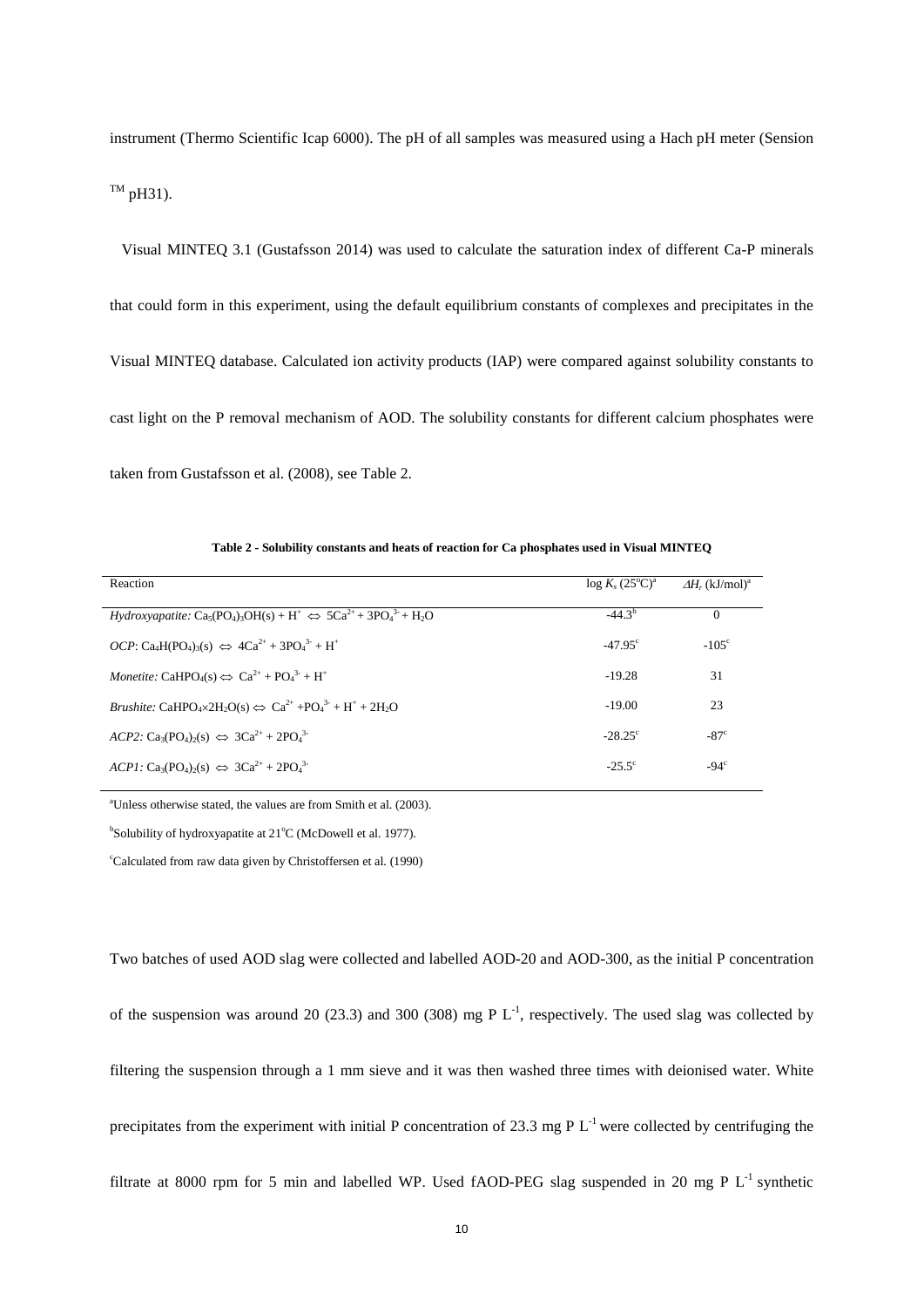solution was separated from the suspension by carefully removing the supernatant and visible white precipitates and then rinsed three times with deionised water. This solid sample was named AOD-P, as it was P precipitated, PEG-adjusted AOD slag. All four samples were placed in a fume hood overnight for dewatering at room temperature. No further pretreatment other than gentle grinding in a mortar was conducted prior to XANES analysis

Speciation of the  $Ca-PO<sub>4</sub>$  precipitates in the four solid samples  $(S1-4)$  was performed using XANES spectroscopy. The samples were ground in a mineral grinder, mounted on Kapton tape and then analysed using P K-edge XANES spectroscopy on beamline BL8 of the Synchrotron Light Research Institute, Thailand (Klysubun et al. 2012). The beamline was operated in fluorescence mode and the fluorescence signal was measured using a solid state 13-channel Ge detector. The beam current ranged from 80 to 150 mA. An InSb (111) double crystal monochromator with an energy resolution ( $\Delta E/E$ ) of 3 ×10<sup>-4</sup> and a dwell time of 3 s was used. To minimise Xray absorption by air, the sample compartment was filled with helium gas. The scans ranged from 2100 to 2320 eV, with a smaller energy step near the absorption edge (down to 0.2 eV between 2144-2153 eV). Between 3 and 7 scans per sample were collected, depending on the level of noise in the data, and subsequently merged.

 The XANES data were processed using the Athena program in the Demeter Software Package (v 0.9.20) (Ravel and Newville 2005). The energy was established by setting the maximum of the first derivative of the spectrum for elemental P powder (E0) to 2146 eV ( $\pm$ 0.11 eV). Correction of any shifts on the energy scale caused by monochromator drift could be performed since validation data for variscite were collected periodically. Merged spectra were normalised using a consistent procedure. A linear baseline function was subtracted from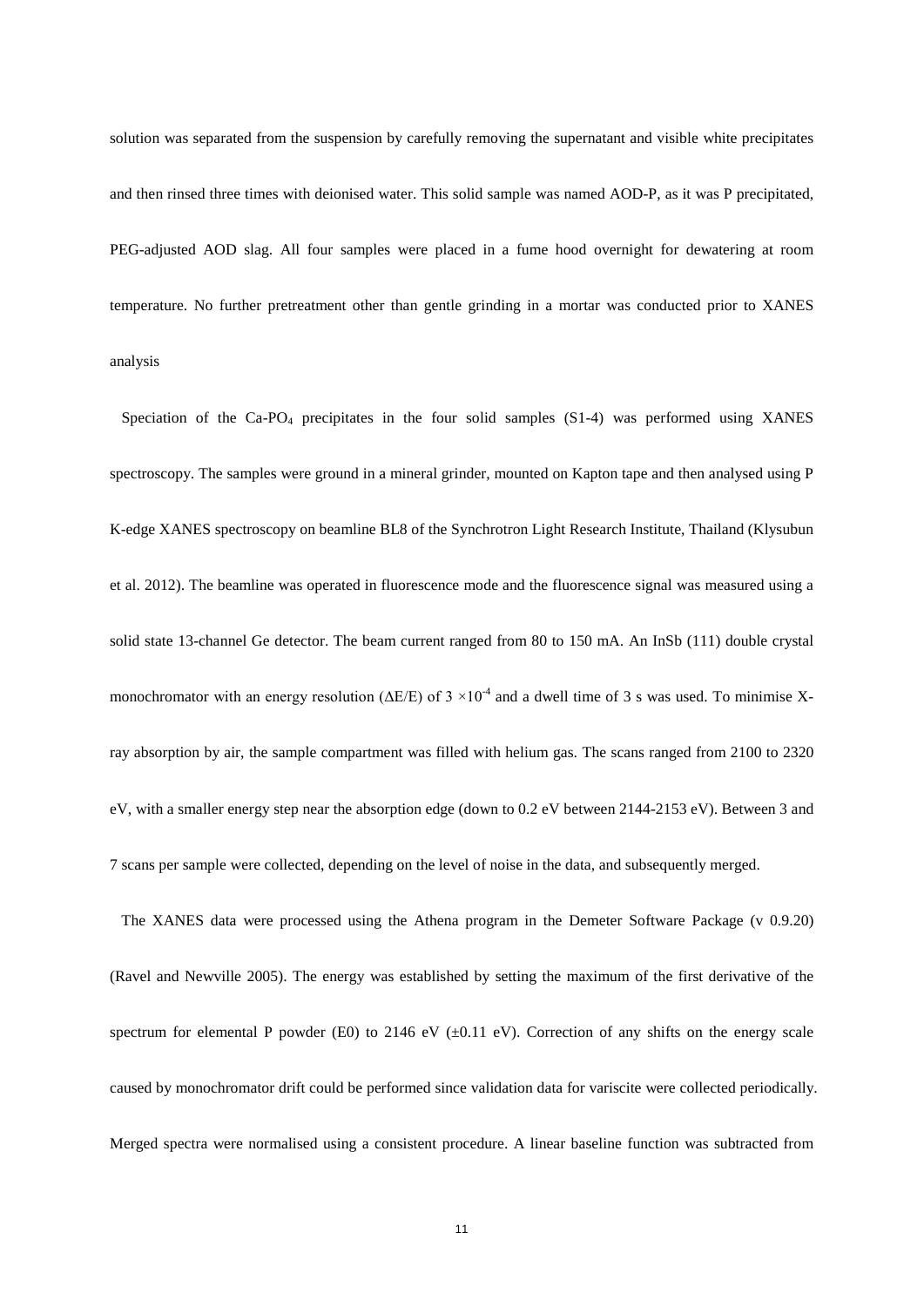the spectral region below the edge (between -30 to -10 eV relative to E0), and spectra were normalised to a unit edge step and quadrature removed across the post-white-line region (between 30 and 50 eV relative to E0) to obtain normalised XANES spectra.

 Using a linear combination fitting (LCF) approach (Tannazi and Bunker 2005), a set of spectra of known standards were combined and fitted to the sample spectra. All standards used in the evaluation had been confirmed previously by X-ray powder diffraction, while XANES data were collected at the same beamline as the samples. The standard compounds included amorphous calcium phosphate (ACP), octacalcium phosphate (OCP), natural apatite (HAP), brushite (DCPD), monetite (DCP), amorphous aluminium phosphate, phosphate adsorbed to aluminium hydroxide, phosphate adsorbed to gibbsite, variscite, amorphous iron phosphate, phosphate adsorbed to ferrihydrite, phosphate adsorbed to goethite, strengite, struvite, lecithin and phytate. In the fitting procedure, no energy shifts were permitted and the sum of the weighting factors was not forced to one. At most three standards were accepted in each fit and the fitting range was constrained to between -10 to 30 eV relative to E0.

#### **3 Results and discussion**

#### *3.1 Kinetics of P removal from synthetic solutions*

In general, AOD slag removed P efficiently from the synthetic solution, with 50.6% of the P removed in the first 1.5 h. The PRE then continued to increase to 94.8% after 4 h and to 97.5% after 10 h (Fig. 1a). The initial P concentration was 6.5 mg L<sup>-1</sup> and the final P concentration of the solution was 0.16 mg L<sup>-1</sup>, giving a PRC of 1.27 mg P g<sup>-1</sup>. Compared with EAF slag and BOF slag, with P removal efficiencies less than 90% after 7 days of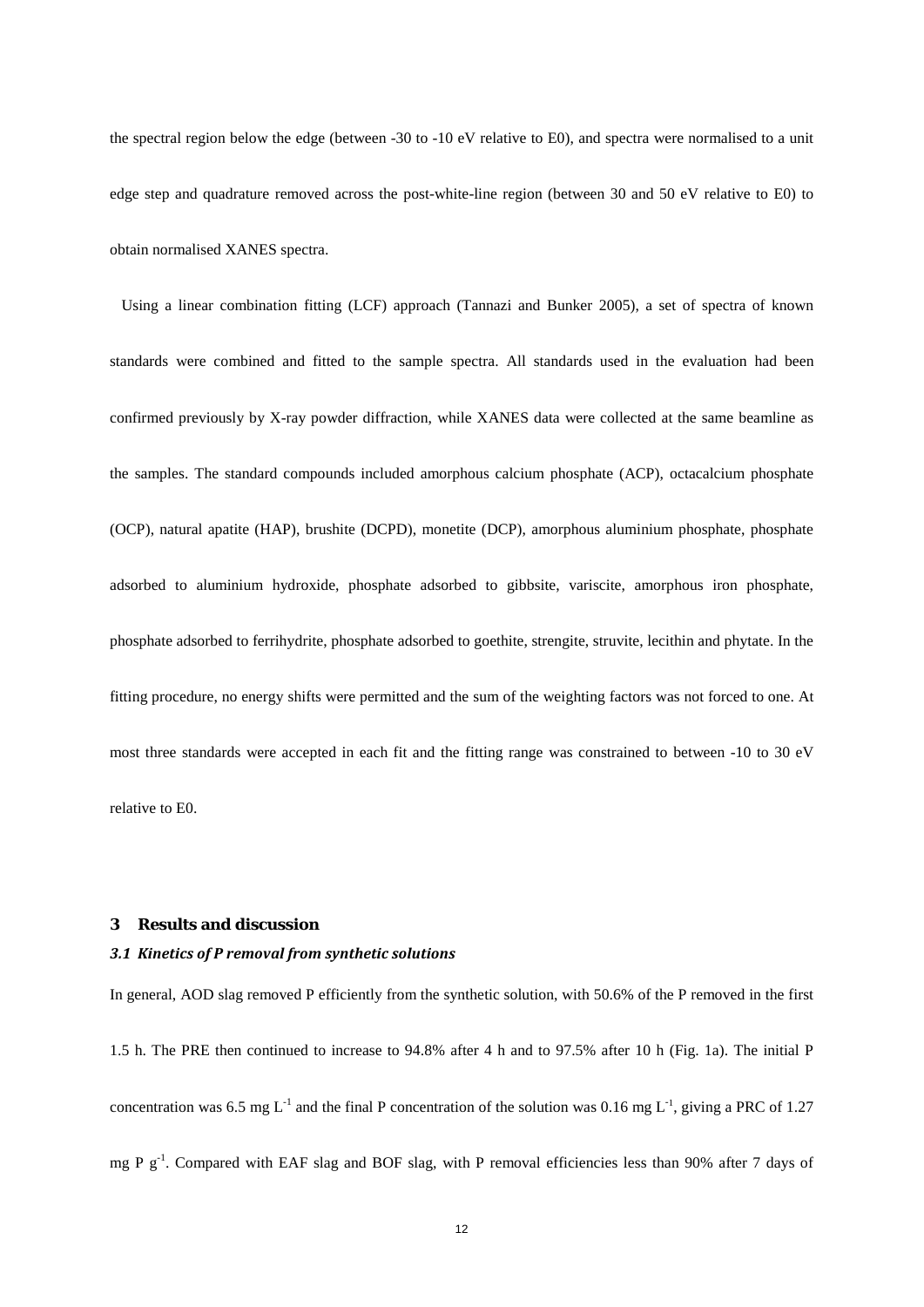contact (Barca et al. 2012), AOD slag demonstrated better P removal performance in a much shorter time. The pH of the supernatant increased from 7 at the beginning of the experiment to 10.03 after 1 h and then rose slowly to 11.06 after 10 h.

 The results of the kinetics study with real wastewater are presented in Fig. 1b. The initial P concentration of the wastewater was 8.65 mg P  $L^{-1}$  and the pH was 7.42. After 22 h of agitation the P concentration dropped to 1.36 mg  $L^{-1}$ , while the pH increased to 9.05. During this period the AOD slag achieved a PRE of 82.7%, giving a PRC of 1.46 mg P  $g^{-1}$ . After 48 h of reaction, the P concentration of wastewater decreased to 1.02 mg  $L^{-1}$  and the PRE increased slightly to 88.16%, while the pH decreased from 9.05 to 8.91. Thus the AOD slag reached a PRC of 1.54 mg P  $g^{-1}$ . In Sweden, the effluent P discharge standard for onsite wastewater treatment is 1 mg  $L^{-1}$  or less than 10% of P in the influent, which was met in this experiment. The above results therefore confirmed that AOD slag is an effective P removal material.



**Fig. 1. Kinetics of P removal and pH change in (a) the synthetic solution and (b) real wastewater.**

The trends of increasing pH and decreasing P were similar in both systems, but the progression with real wastewater was slower than that with synthetic P solution. It has been demonstrated that dissolved organic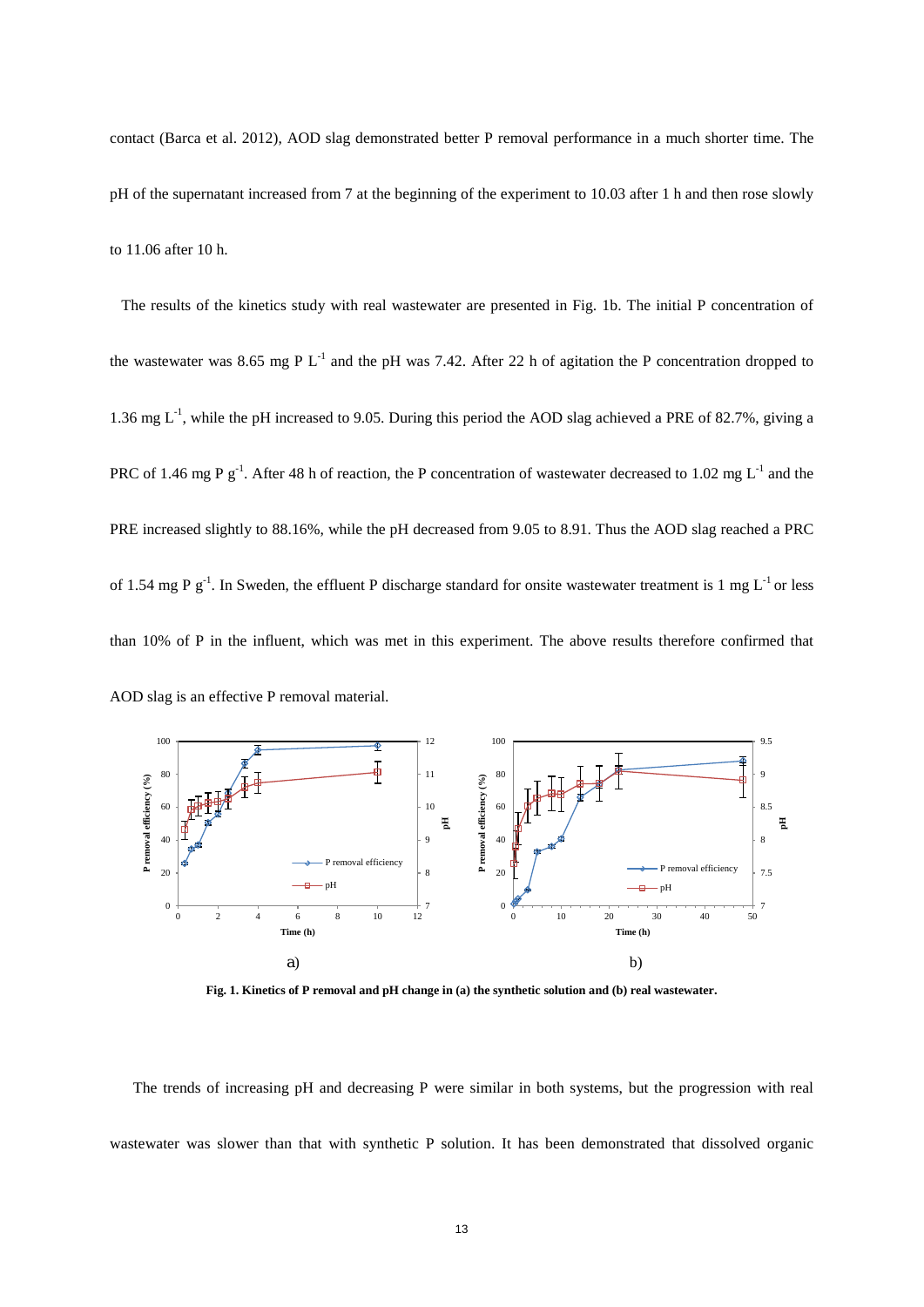matter in wastewater can interfere with P removal by BF slag and therefore extensive pre-treatment of wastewater is essential to achieve satisfactory P removal (Nilsson et al. 2013). The real wastewater used in this experiment had not been pre-treated (except for the removal of coarse particles). It had a BOD<sub>5</sub> of 120 mg  $L^{-1}$ and a total inorganic nitrogen content of 78.82 mg  $L^{-1}$ . Therefore it seems likely that the P removal rate was slowed down by the presence of organic matter in the wastewater.

Organic acids and  $CO_2$  generated from biological degradation and inorganic  $NH_4^+$  may exert a buffering effect on pH (Hendon 2014, Van Vooren et al. 1999, Chen et al. 2004). As shown in Fig. 1b, although the contact time with wastewater was longer, the pH increase in real wastewater (from 7.42 to 8.91) was lower than in the synthetic solution (from 7 to 11.06). The P speciation in solution is dependent on the pH, since at higher pH an increased proportion of P exists as  $PO_4^{3}$  ions, which together with  $Ca^{2+}$  may form precipitates such as apatite and amorphous calcium phosphate (Gustafsson et al. 2008). Thus, a lower pH may lead to less efficient P removal.

A possible reason for the quick increase in P removal and pH in the first 40 minutes in both the synthetic solution and real wastewater is rapid precipitation of phosphate (Table 2) with  $Ca^{2+}$  that originates from the dissolution of calcium-rich silicates on the surface of the slag. Although the chemical composition of AOD slag is variable, the main minerals present are dicalcium silicate ( $\gamma$ -C<sub>2</sub>S, Ca<sub>2</sub>SiO<sub>4</sub>), merwinite (Ca<sub>3</sub>Mg(SiO<sub>4</sub>)<sub>2</sub>) and bredigite  $(Ca_{14}Mg_2(SiO_4)_8)$  (Shen and Forssberg 2003, Kriskova et al. 2012, Santos et al. 2013a, Santos et al. 2013b). These minerals dissolve according to the following equation (Wouter et al. 2006):

$$
Ca-silicate(s) + 2H^{+}(aq) \rightarrow Ca^{2+}(aq) + silicate(s) + H_{2}O (l)
$$
\n(3)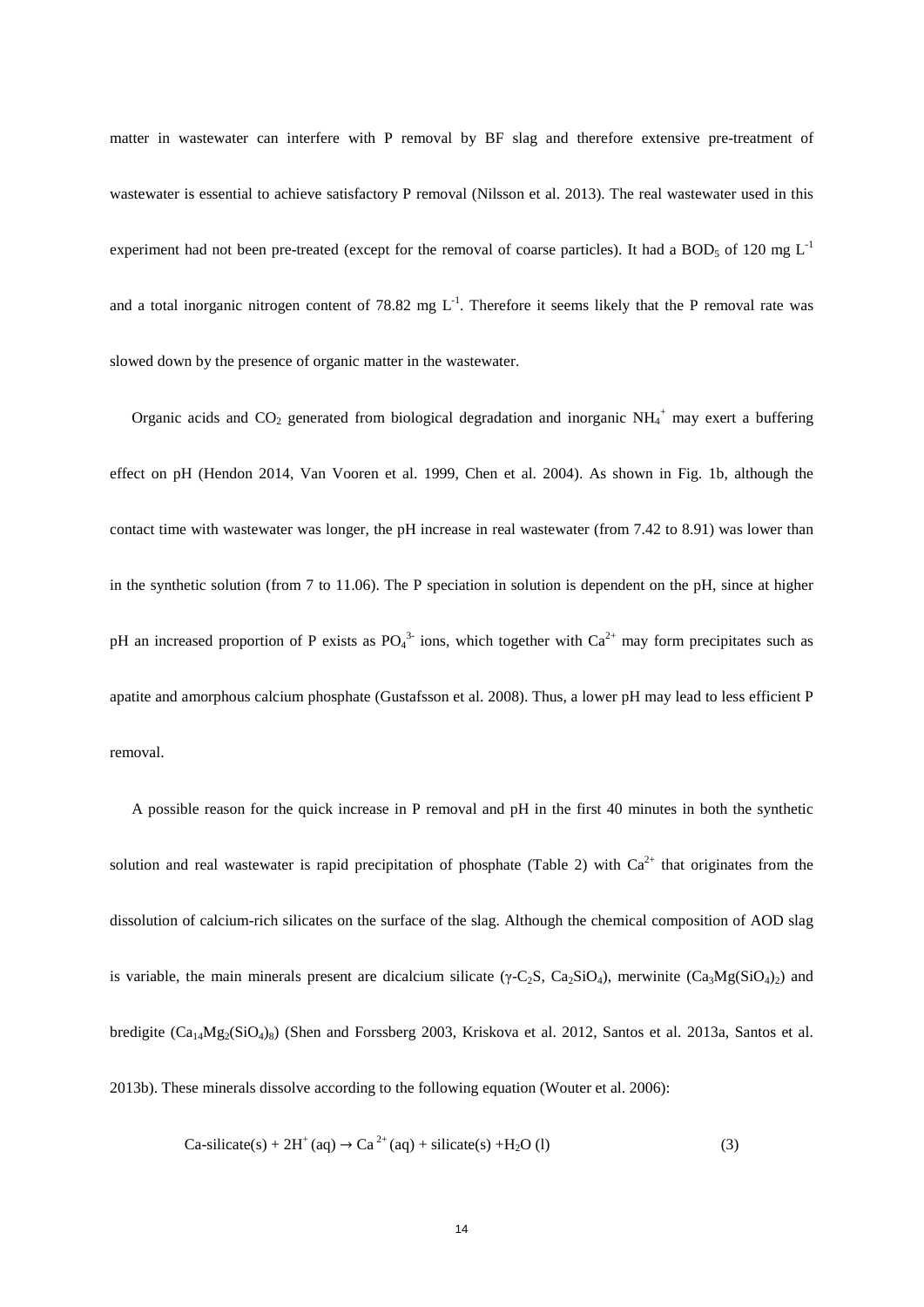This reaction provides the  $Ca^{2+}$  needed for Ca-PO<sub>4</sub> precipitation and consumes H<sup>+</sup>, leading to P removal and to the pH increase in solution. Thus it can be considered a crucial step in the Ca-PO<sub>4</sub> precipitation process. After 40 minutes, both the P removal and the pH increase slowed down, possibly because accumulation of Ca-PO<sub>4</sub> precipitates, residual silica and unreactive minerals restricted the diffusion of calcium through the solid slag matrix towards the slag surface, and thus limited the contact between the unreacted inner part of the AOD slag and phosphate in the aqueous medium.

#### *3.2 Effect of initial phosphate concentration*

The results of the experiments with varying initial P concentrations are shown in Fig. 2. The P removal of AOD slag was proportional to the increase in initial P concentration, while the PRE decreased. The highest PRC value, 27.47 mg P  $g^{-1}$ , was observed when the initial PO<sub>4</sub>-P concentration was 308 mg L<sup>-1</sup>. At the same time the PRE was only 44.6%. However, in solutions with initial P concentrations between 6.7 to 30 mg P  $L^{-1}$ , PRE values above 97.5% were achieved and a rapid linear increase in PRC was also observed in this region. With the initial P concentration increasing from 60 mg  $L^{-1}$  to 308 mg  $L^{-1}$ , the PRE decreased from 80.4% to 44.6% and the PRC increased from 5.95 to 27.47 mg P  $g^{-1}$ . One possible reason for the decreased PRE was the limited availability of  $Ca^{2+}$  in the suspension, as shown in Fig. 2b. The final  $Ca^{2+}$  concentration decreased from 99 to 44 mg L<sup>-1</sup> as the initial P concentration increased from 6.7 to 30 mg  $L^{-1}$ . The main reason was probably the dramatic decrease in pH in the solutions, as shown in Fig. 2, which meant that a higher concentration of  $PO<sub>4</sub><sup>3</sup>$  was present at equilibrium and consequently that precipitation was less efficient.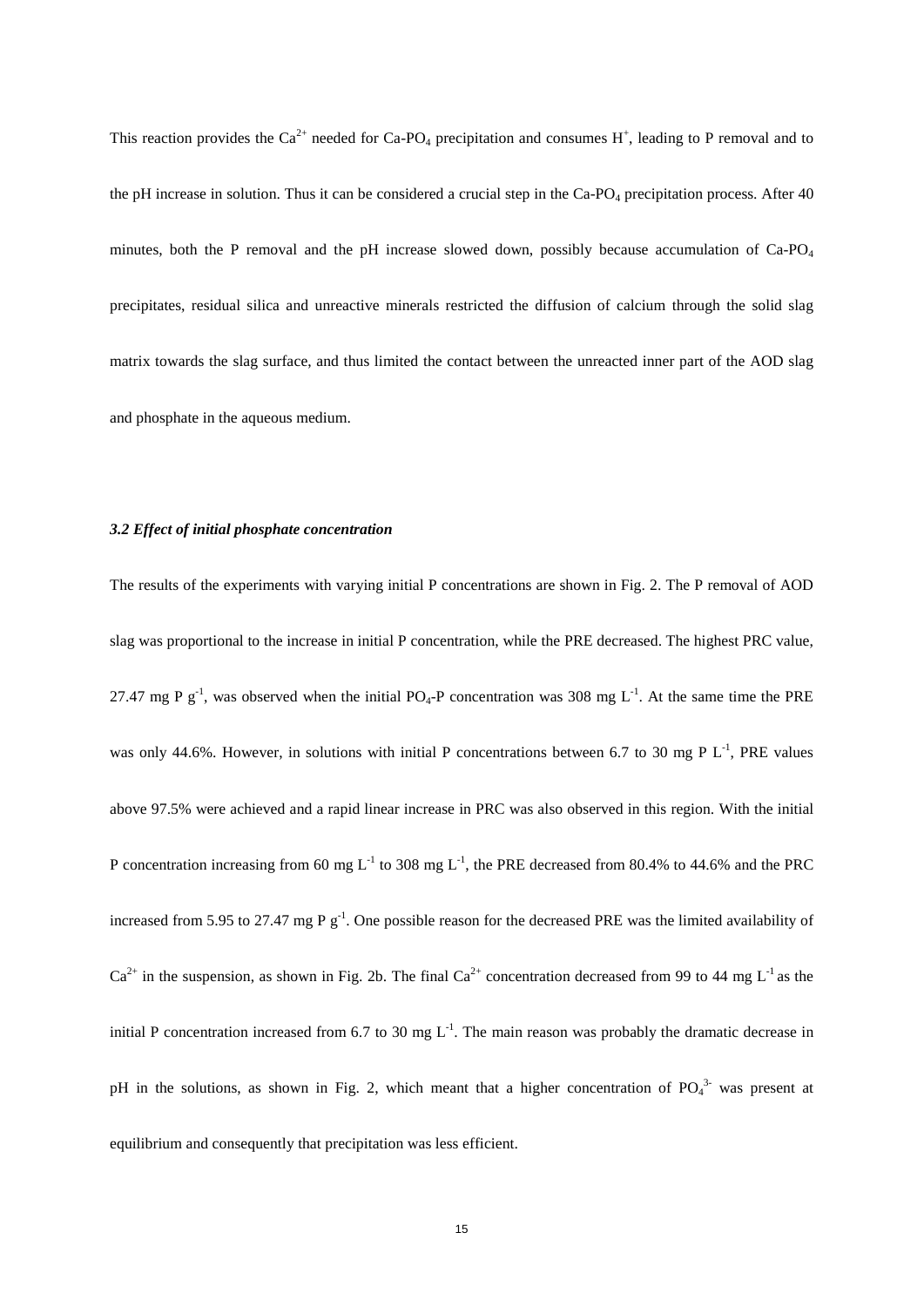

**Fig. 2. Effect of initial P concentration on P removal capacity.**

Barca et al. (2012) investigated P removal by EAF and BOF slags from solutions containing 100 mg P L<sup>-1</sup> and found that the highest PRC achieved was 2.49 mg P  $g^{-1}$ , much lower than that of AOD slag (14.86 mg P  $g^{-1}$ ) for a similar solution in the present study. One reason might be that the content of readily soluble CaO and Ca silicates is higher in AOD slag (380 mg  $g^{-1}$ ) than in EAF slag (170 mg  $g^{-1}$ ) and BOF slag (377 mg  $g^{-1}$ ). Another probable reason is that the particle size of the AOD slag (1-2 mm) in this study was smaller than that of the slags (5-10 mm) studied by Barca et al. (2012), leading to more efficient dissolution because of a larger wetted surface area.

 Visible white precipitates were observed in all solutions 20 minutes after the experiments started. Higher initial P concentration resulted in an increased amount of white precipitates on the surface of the AOD slag and in the solution, which also partly confirms that precipitation was one of the main mechanisms for P removal. No tendency for clogging and slag aggregation was observed in solutions with initial P concentration lower than 100 mg P  $L^{-1}$ . However, with initial P concentrations higher than 100 mg P  $L^{-1}$ , the separated slag particles tended to clump together and aggregate into larger particles, but the occurrence of such a high P concentration in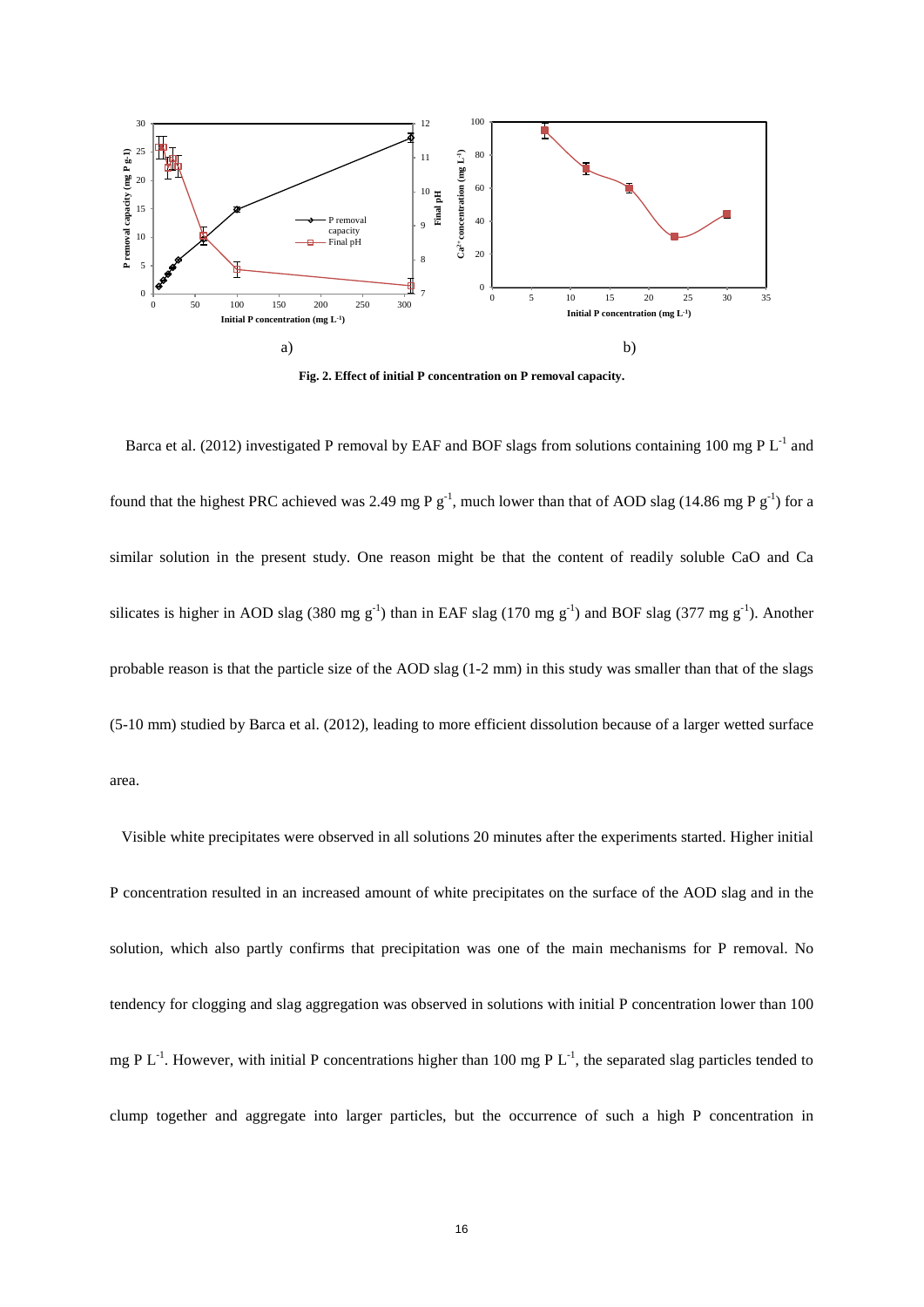wastewater is very unlikely, so the possibility of chemical clogging and hydraulic failure can probably be ignored.

 Structural disintegration of the solid matrix could have been expected because of its chemical composition and the extended shaking time, but this was not observed. Several studies have demonstrated that the free lime in slag reacts with water to form hydroxides, causing a volume increase accompanied by disintegration of the slag (Motz et al. 2001, Engström et al. 2014). In this study, the free lime and soluble calcium silicate dissolved from the slag and were partly re-precipitated with phosphate in the aqueous phase, which prevented volume increase and disintegration. This is a very attractive characteristic from a practical application point of view.

#### *3.3 Effect of AOD dose on P removal from wastewater*

The PRE of AOD as a function of dose is presented in Fig. 3. The P removal was accelerated by increasing the AOD dose. The kinetics study showed that 88% of P was removed from the wastewater with a contact time of 22 hours by 0.5 g AOD slag. However, a PRE of 90.6% (>90%, the effluent P discharge standard) with a contact time of 8 hours was achieved by raising the dose to 25 g  $L^{-1}$ .

When the AOD dosage was increased from 5 to 10 g  $L^{-1}$  the corresponding PRE almost doubled, i.e. it increased from 36.1% to 71.9%, which might have resulted from an increase in available  $Ca^{2+}$  in the aqueous medium. This is probably because the wetted surface area doubled, leading to enhanced dissolution of Ca silicates. This interpretation was also supported by the observed increase in pH from 8.8 to 9.0.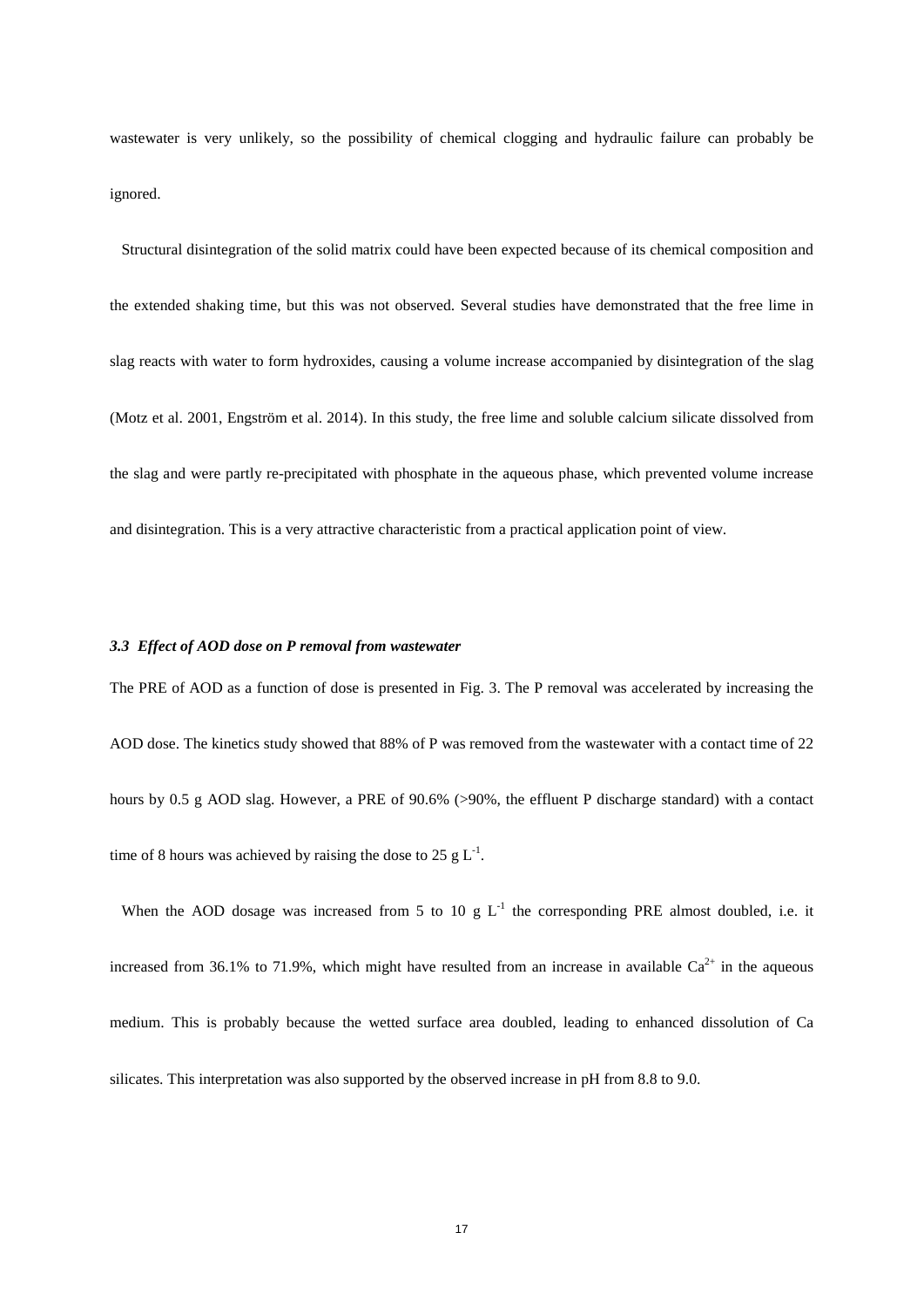

**Fig. 3. Effect of AOD dose on P removal from wastewater.**

For doses ranging from 10 to 25 g  $L^{-1}$ , an almost equal increase (6%) in PRE was observed between each two adjacent dosages, as PRE was 71.9%, 78.5%, 84.3% and 90.6%, respectively. Song et al. (2002) investigated the effects of solution conditions on the precipitation of calcium phosphates and found the saturation index with respect to hydroxyapatite to be a logarithmic function of the phosphate concentration and the calcium concentration. With the increase in  $Ca^{2+}$  concentration and pH in the supernatant due to the increasing dose in the present study, the saturation index also increased, leading to further precipitation of calcium phosphate.

Increasing the dose to 30 g L<sup>-1</sup> appeared to have a very weak influence, because the PRE (90.8%) was just slightly higher than that obtained at 25 g  $L^{-1}$  (90.6%). The pH for the 30 g  $L^{-1}$  dose was even slightly lower than for 25 g  $L^{-1}$ . Based on previous research (Song et al. 2002, Ali et al. 2006), it is reasonable to assume that critical supersaturation with respect to calcium phosphate occurred in the supernatants with these two doses, where the addition of suitable seed materials instead of an increase in  $Ca^{2+}$  concentration would be needed for complete P removal from the wastewater. Therefore further increasing the dose did not greatly improve the PRE, so the recommended AOD slag dosage for P removal from wastewater in batch-operated systems would be 25  $g L^{-1}$ .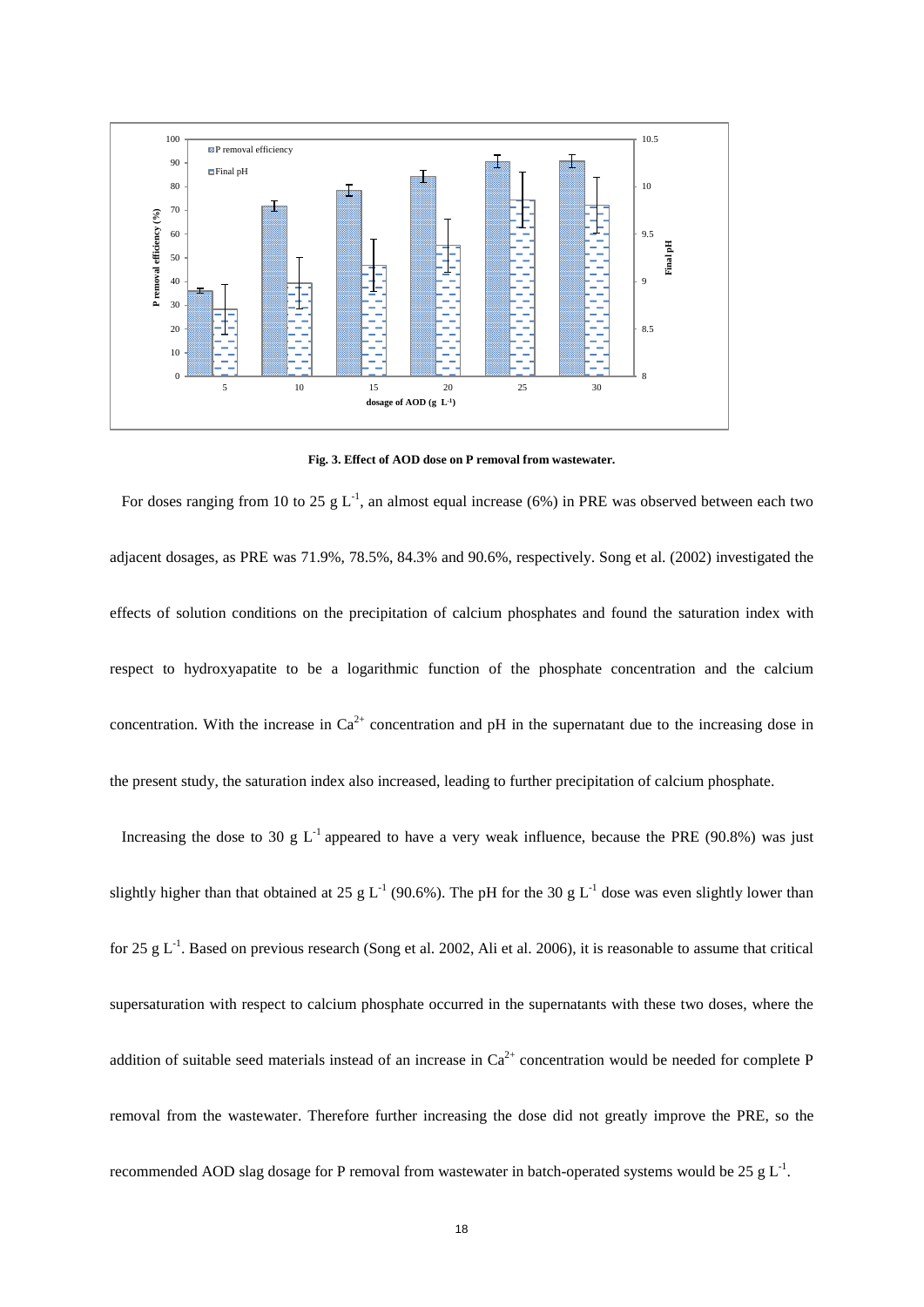#### *3.4 Effect of PEG1000*

The PRC for all four AOD samples is shown in Fig. 4. The fAOD-PEG sample had the highest PRC (2.16 mg P  $g^{-1}$ ), followed by fAOD (1.46 mg P  $g^{-1}$ ), cAOD-PEG (0.97 mg P  $g^{-1}$ ) and cAOD (0.9 mg P  $g^{-1}$ ). The fAOD-PEG removed more than twice as much P as the cAOD-PEG (0.97 mg P  $g^{-1}$ ). It is noticeable that the difference in P removal between fAOD-PEG and fAOD  $(0.7 \text{ mg P g}^{-1})$  was 10-fold greater than that between cAOD-PEG and cAOD (0.07 mg P  $g^{-1}$ ). The greater P removal difference among the finer group indicates that larger contact area between the treated AOD slag and the PEG solution intensified the effect of PEG treatment in improving P removal performance.



**Fig. 4. Effect of PEG on (a) P removal capacity, (b) pH and (c) Ca2+ change in the solution.**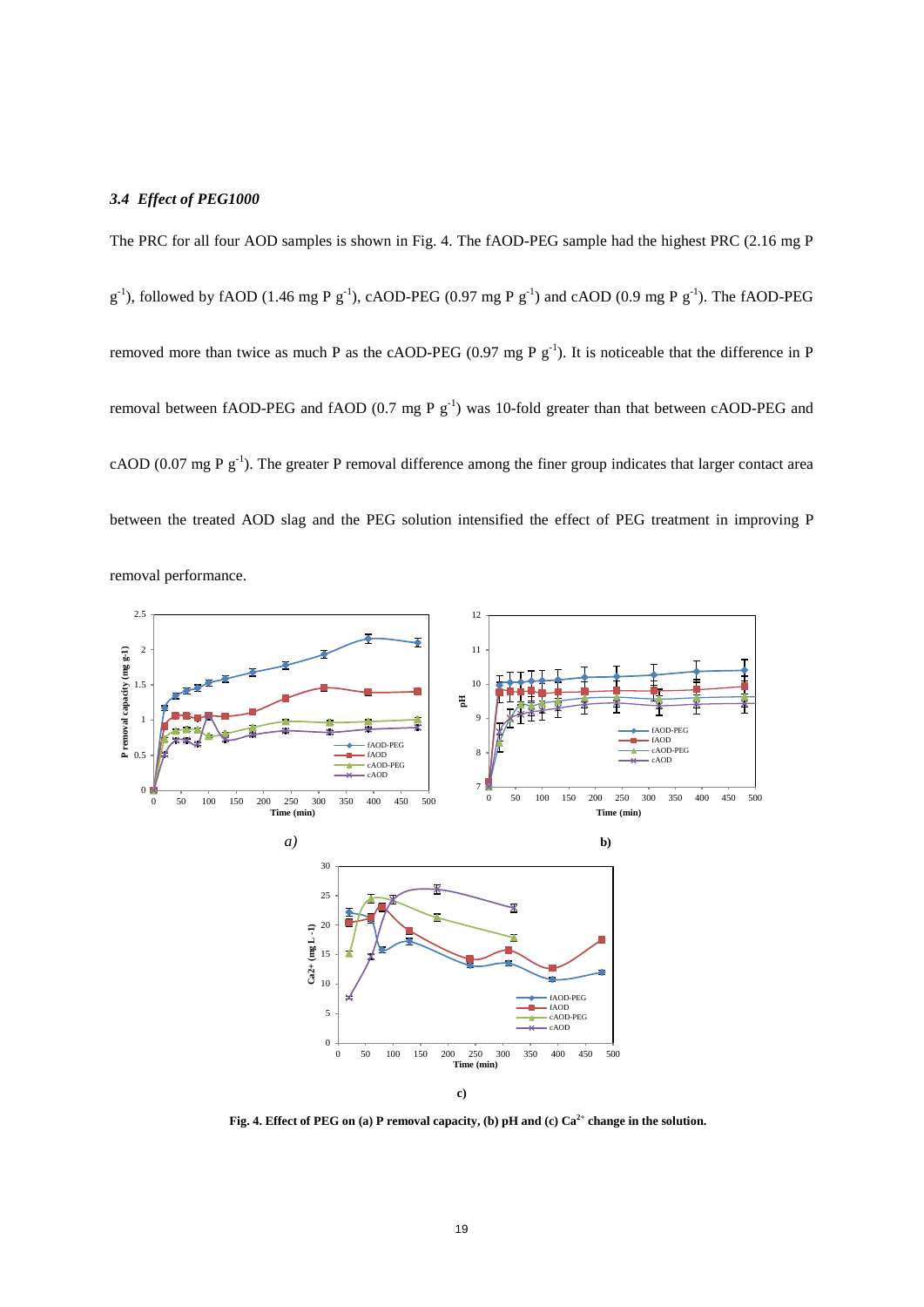The cAOD and cAOD-PEG almost stopped removing P after 1 hour, earlier than fAOD and fAOD-PEG, in which P removal continued at a slower rate and stopped at 390 min. The prolonged P removal by fAOD and fAOD-PEG was probably attributable to the higher pH, although the available  $Ca^{2+}$  concentration in the aqueous medium of both these samples was lower than in the medium of the other two types (Fig. 4c).

 The calcium release was quicker for PEG-treated AOD slag at the beginning of the experiment, resulting in higher P removal in the first 40 minutes, as shown in Fig. 4a  $\&c$ , which meant that the dissolution of calcium silicates was faster from PEG-treated slags. Therefore PEG seemed to enhance the solubility of calcium silicates, as reported previously (Guan et al. 2013, Guan et al. 2014). The increase in  $Ca^{2+}$  concentrations in all suspensions was accompanied by an increase in pH and in P removal at the beginning of the experiment. The fact that fAOD-PEG had a higher pH than fAOD underlines that PEG contributed to the dissolution of alkaline Ca compounds (CaO and Ca silicates) from the modified slag. For the solutions with cAOD-PEG and cAOD, it was also found that the decrease in  $Ca^{2+}$  concentration was greater than that in PO $_4^{3-}$  concentration, indicating precipitation of  $Ca^{2+}$  with other anions, such as carbonate.

White precipitates were observed in the solution 20 minutes after the experiment started and increased over time, but their particle size did not increase. At the end of the experiment, all AOD samples were whiter than before. Small white precipitates were observed on the surface of all used samples after drying at room temperature.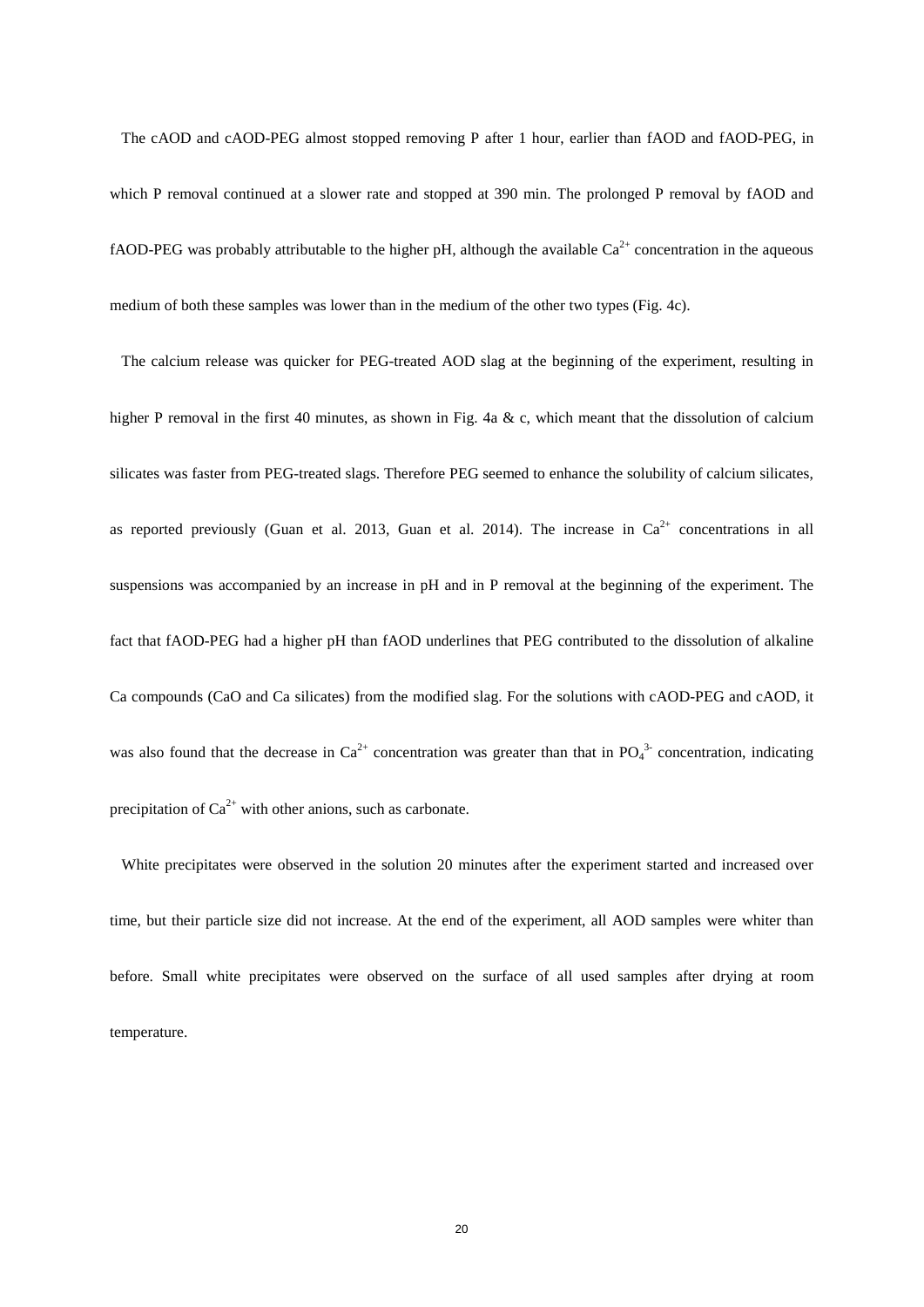#### *3.5 Visual MINTEQ and XANES analysis*

The output of Visual MINTEQ showed that HAP, OCP and ACP were all supersaturated (Fig. 5), i.e. that they might form in the suspensions. All supernatant samples were undersaturated with respect to brushite and monetite which indicates that these two species can scarcely be formed and they can be ruled out as likely candidates for Ca-P precipitation. These observations agree with those of Gustafsson et al. (2008) for another group of used filter media. The presence of ACP in such materials has been confirmed in XANES studies (Eveborn et al. 2009), but due to the similar XANES spectra of OCP and HAP, this technique could not be used to differentiate between the two.



**Fig. 5. Plots of pH vs ionic activity products. The points represent the calculated ionic activity products in the batch experiment. The solid lines are calculated from the solubility parameters of the Ca-PO4 phases.**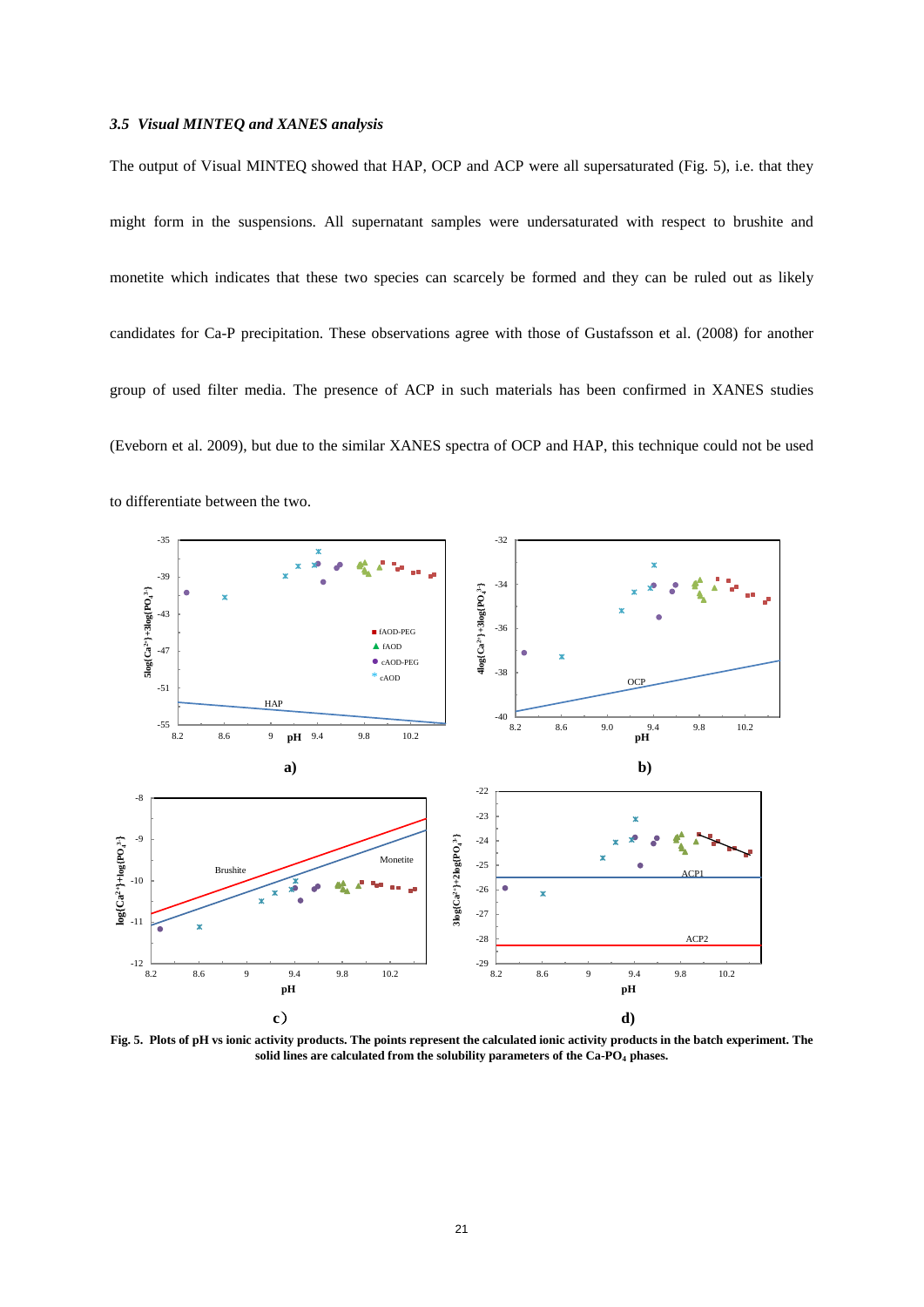In the supernatant of the fAOD-PEG sample, an almost linear decrease in ionic activity product (IAP) with respect to ACP was observed, which suggested precipitation of ACP over time. For the fAOD supernatant, the decrease in IAP was steeper, indicating that equilibrium could be reached sooner than for fAOD-PEG. This is in agreement with the results in Fig. 4a, which indicated that all suspensions were still supersaturated with respect to ACP even at the end of the experiment. This meant that ACP could be further precipitated as time went by. However, the P removal process became slower as the IAP decreased over time.

#### *3.6 XANES analysis*

Stacked spectra of the four solid samples and of the standards of relevance to the results are shown in Fig. 6. The Ca phosphate standards showed features similar to those described by Prietzel *et al.* (2013) and Oxmann (2014). All Ca phosphates except monetite displayed post-edge shoulders near 2157.5 eV, although the shoulders differed in shape depending on the Ca phosphate. The white line is the sharp peak in the rising part of the spectrum and is caused by strong absorption (Bare 2005). Most crystalline Ca phosphates had a post-white line peak at 2164.7 eV, which was most strongly pronounced for apatite. For brushite, however, this peak was at slightly lower energy (i.e. at 2164.1 eV). For ACP this peak was only very weak, in agreement with Eveborn *et al.* (2009) and Oxmann (2014). Generally, phosphate bound to iron (III) and aluminium (hydr)oxides has strong white lines. Phosphate bound to ferrihydrite and goethite has a characteristic pre-edge (barely visible in Fig. 6), whereas phosphate bound to aluminium hydroxide and gibbsite has a characteristic post-edge feature at around 2160 eV.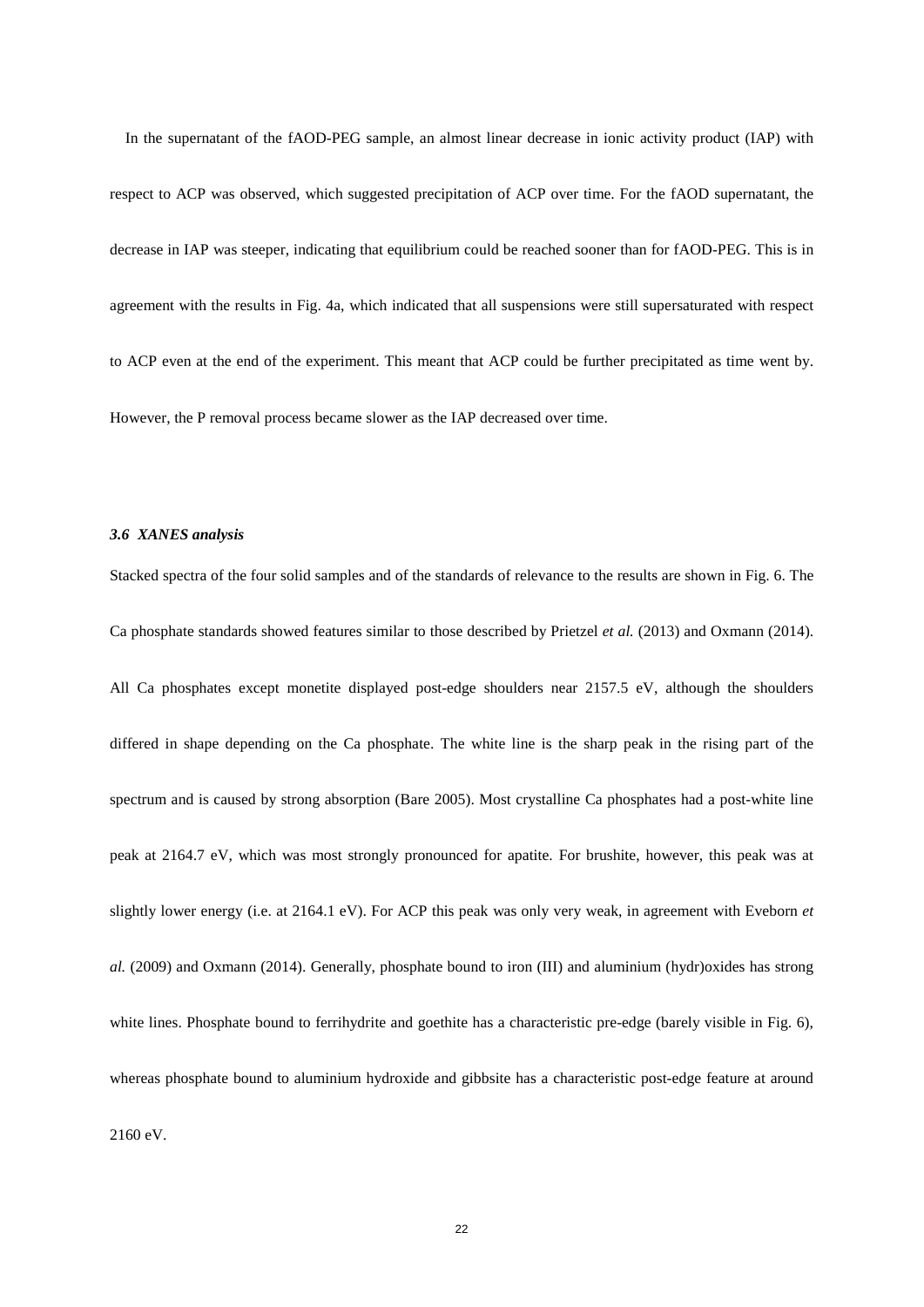

**Fig.6. Normalized stacked P K-edge XANES spectra for samples and for the standards of importance in LCF fitting. The dashed lines show the post-white line peaks of apatite at 2164.7 and 2171.3 eV.**

 All four samples were dominated by Ca phosphate mineral phases and the composition of Ca mineral phases was slightly different between the samples. This was clearly apparent both in visual inspection of the stacked spectra (Fig. 6) and from the linear combination fitting results (Fig. 7 and Table 3).

 AOD-20 showed post-edge features similar to those of apatite (Fig. 6). According to the LCF results, this sample contained 74% apatite and minor amounts of monetite and ACP. The final pH of the solution with AOD-20 was above 10, which indicated that apatite could be formed in greater proportions in more alkaline solutions. The WP had apatite-like features in the post-edge region, although slightly less pronounced. According to the LCF results, 73% of the P was apatite, with the rest being phosphate adsorbed to iron (hydr)oxides (ferrihydrite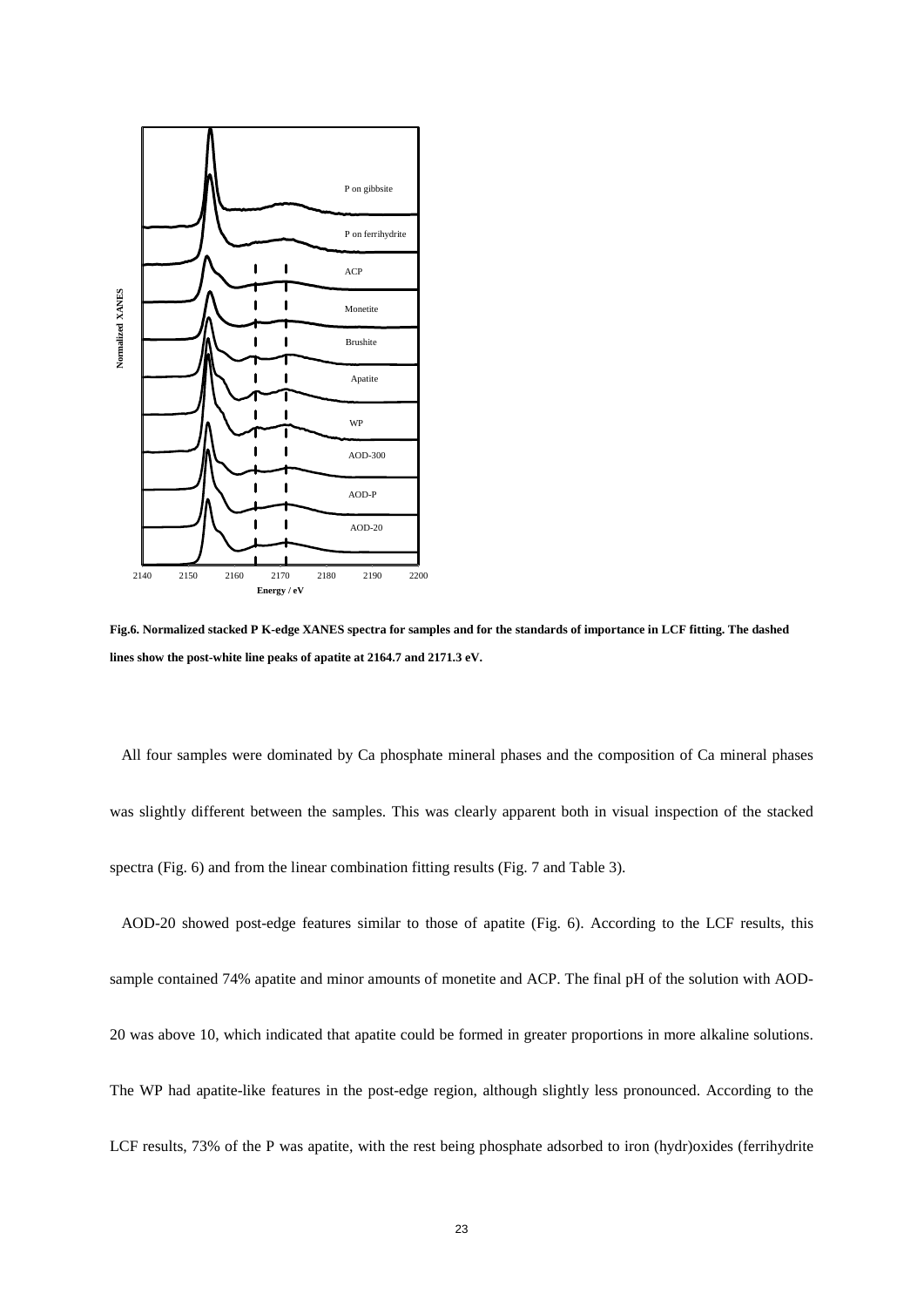in the best fit). Since this sample was collected from the same aqueous solution as AOD-20, the main P species in the two samples was expected to be the same. However, the contribution of iron (hydr)oxide-bound P in WP was unexpected. It could possibly occur because of P binding to iron oxides on the surfaces of the tiny particles generated from structural disintegration of the slag matrix.



**Fig. 7. Linear combinations and normalized sample data for a) WP, b) AOD-20, c) AOD-300, and d) AOD-P.**

| Table 3. Phosphorus speciation as evidenced from linear combination fitting of XANES spectra. |  |  |  |  |  |  |
|-----------------------------------------------------------------------------------------------|--|--|--|--|--|--|
|-----------------------------------------------------------------------------------------------|--|--|--|--|--|--|

|          |               | Apatite       | OCP | Monetite  | <b>Brushite</b> | ACP        | P on Al<br>(hydr) oxide S | P on Fe<br>(hydr) oxides | $R$ -factor <sup>a</sup> |
|----------|---------------|---------------|-----|-----------|-----------------|------------|---------------------------|--------------------------|--------------------------|
| $AOD-20$ | weight $(%)$  | $74 + 2%$     |     | $16 + 2%$ |                 | $10+2%$    |                           |                          | 0.003                    |
|          | Presence      | 1, 2, 3, 4, 5 | 5   | 1,5       |                 | 1, 2, 3, 4 | 2,4                       | 3                        |                          |
| $AOD-Pc$ | weight $(\%)$ | $84 + 4%$     |     |           |                 |            | $7 + 4%$                  | $9 + 6%$                 | 0.008                    |
|          | Presence      | 1, 2, 3, 4, 5 |     |           |                 |            | 1,2,3,4,5                 |                          |                          |
| AOD-300  | weight $(\%)$ | $38 + 4%$     |     |           | $59 + 4%$       |            | $3 + 1\%$                 |                          | 0.008                    |
|          | Presence      | 1, 2, 3, 4, 5 |     |           | 1, 2, 3, 4, 5   |            | 1,3                       | 2,4                      |                          |
| WP       | weight $(\%)$ | $73 + 3%$     |     |           |                 |            |                           | $27 + 3%$                | 0.010                    |
|          | presence      | 1, 2, 3, 4, 5 |     |           |                 |            |                           | 1, 2, 3, 4, 5            |                          |

The five best fits are numbered from 1 to 5 in italics. <sup>a</sup>R-factor calculated according to Ravel (2009).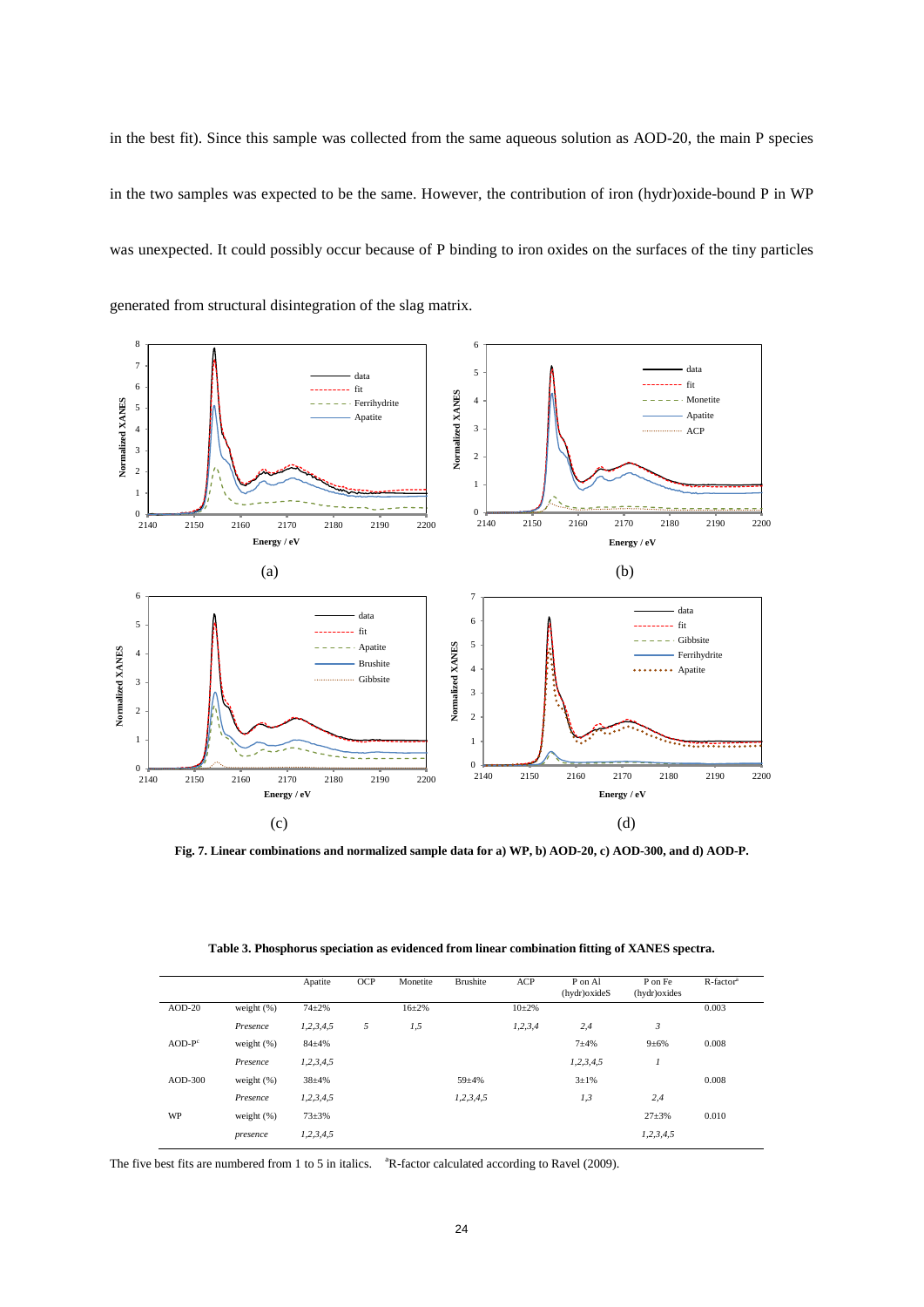For AOD-P, the post-edge features were clearly different from those for apatite. The first post-white line peak at 2164.7 eV was only very weak. Despite this, the LCF results indicated dominance of apatite (Table 3). However, from visual inspection of the fit (Fig. 7), it became clear that the post-edge features were not well described by LCF. In fact, the post-white line peaks were weaker, indicating that the Ca phosphates are more amorphous than apatite. The results from Visual MINTEQ also suggested a high possibility of precipitation of ACP, as a linear decrease in the ionic activity product of ACP was observed (Fig. 5d). The reason why ACP was not included in the fit was because the white line intensity of the sample was much stronger than for ACP. In conclusion, this sample probably mainly contained some type of amorphous Ca phosphate not covered by the mineral standards used, based on the fact that the sample was modified with PEG.

 AOD-300 showed a strong first post-white line peak. However, visual inspection of Fig. 6 showed that it occurred at slightly lower energy than for apatite and was more in agreement with brushite. This was confirmed by the LCF results showing 59% of the P to be present as brushite, whereas 38% was present as apatite. As the final pH of the solution with AOD-300 was 7.2, it can be concluded that the formation of brushite is favoured by the final pH in the solution being less than 8, which is consistent with previous findings (Beauchemin et al. 2003).

 In summary, the main P removal mechanism of AOD was precipitation of calcium phosphate. The species of the P precipitate formed depended on the pH value and the  $Ca^{2+}$  concentration of the solution. High pH and  $Ca^{2+}$ concentration, which occurred in most of the suspensions studied, favoured the precipitation of apatite. For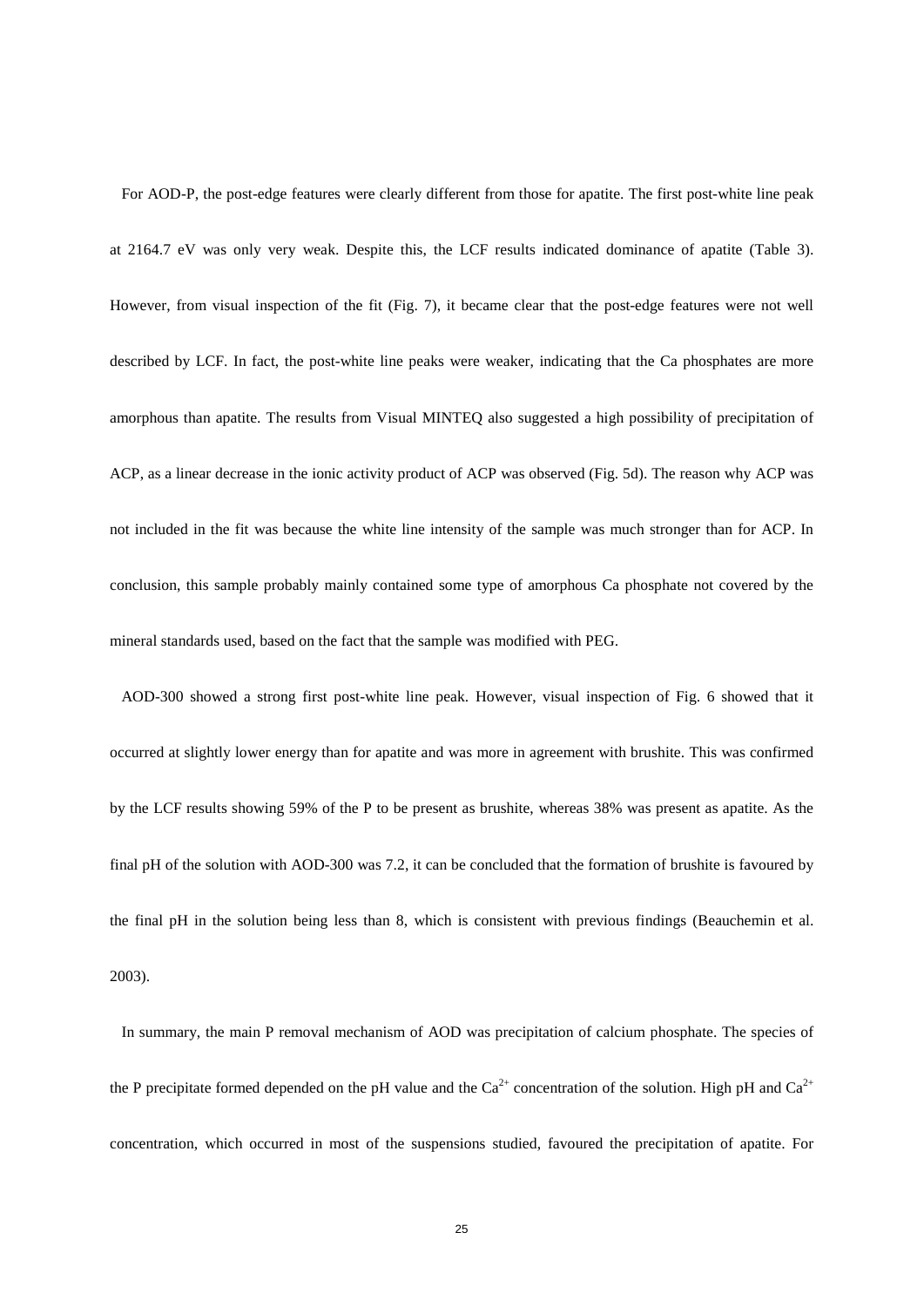solutions with lower final pH, other calcium phosphates such as monetite and brushite formed in greater proportions. Minor amounts of Al- and Fe-bound P were also detected in the XANES samples, suggesting that P adsorption to Al and Fe oxides was not a major process affecting the P removal performance of AOD slag.

#### **4 Conclusions**

The P removal performance of AOD slag with both synthetic P solution and real wastewater was very good, showing AOD slag to be a promising alternative material for P removal from wastewater. It was able to remove >97% of P from a synthetic solution in around 4 hours and 88% of P from wastewater in 22 hours. At a dose of 25 g AOD slag  $L^{-1}$  wastewater, a PRE of 90% was achieved in 8 hours. AOD slag suspended in synthetic P solution exhibited a maximum PRC of 27.47 mg P  $g^{-1}$ , which was higher than the values reported for EAF and BOF slags. Treatment with PEG improved PRE by 47.9% for fine AOD particles. The P removed by PEGtreated slags was dominated by some type of amorphous Ca phosphate not covered by the mineral standards used in this research. Visual MINTEQ analysis and XANES results together showed that the main P removal mechanism was precipitation of calcium phosphate. It was found that highly alkaline solution conditions favoured formation of apatite, while neutral pH contributed to the presence of brushite. Batch experiments showed that these P precipitates could be easily removed by filtering the suspension. This might be an attractive feature for P recovery from wastewater.

 Further investigations on P recovery from the white precipitates and used AOD slag will be conducted and research efforts to improve the P removal rate and capacity of AOD slag are ongoing.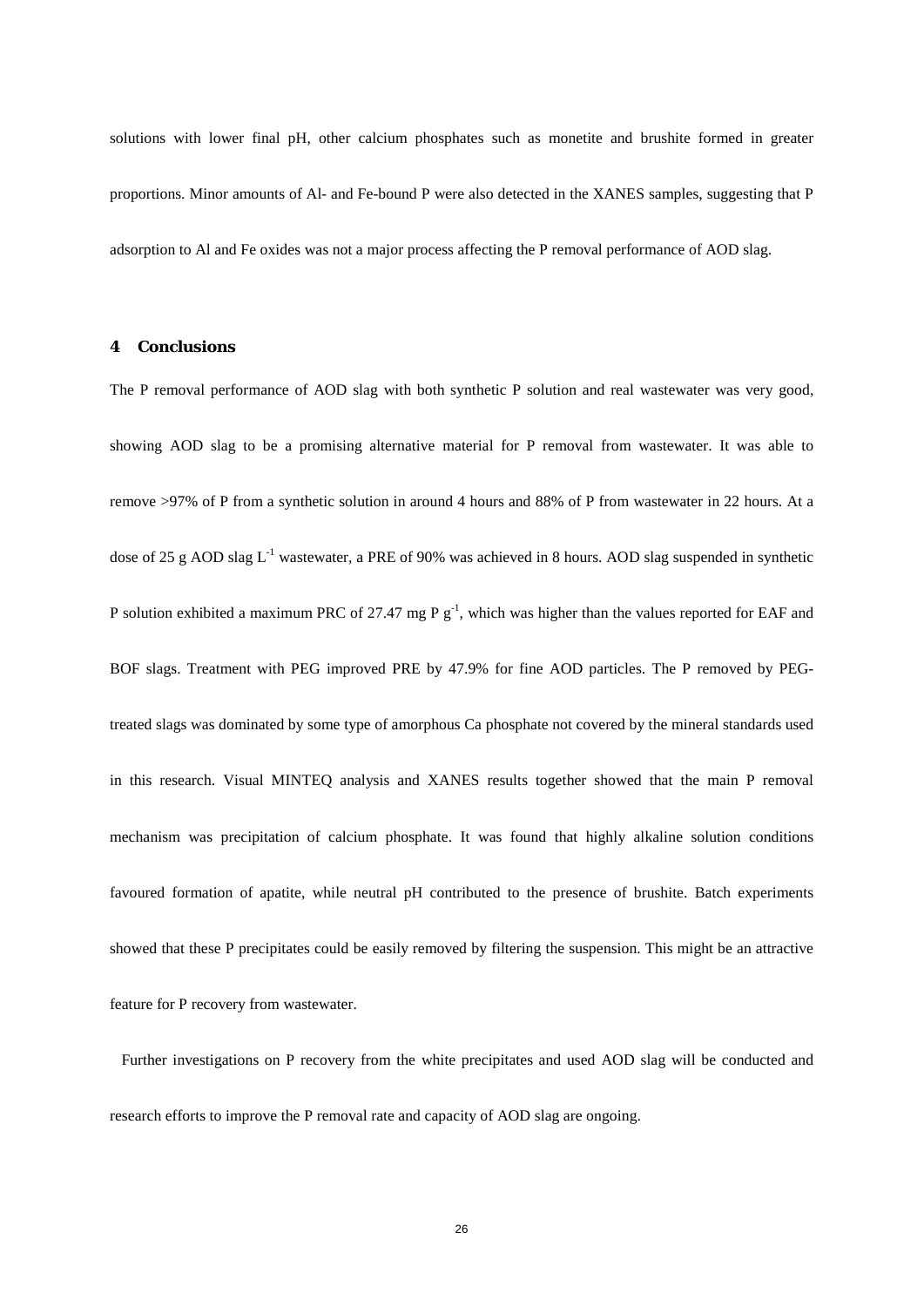#### **5 Acknowledgments**

The China Scholarship Council (CSC) is sincerely thanked for a doctorate scholarship. The AOD slag and data

on its chemical composition were provided by the company Outokumpu Stainless AB, Sweden. Steve Hillier of

the James Hutton Institute, Aberdeen, is acknowledged for providing mineral standards. Thanks to Dean

Hesterberg, Ann Kristin Eriksson, Frank Schmieder and David Eveborn for preparing standards and for

acquiring some of the spectra. Wantana Klysubun and the staff at BL-8, SLRI, Thailand, are thanked for support

and organisation of the beamline. This study formed part of the I-slag project, sponsored by Vinnova.

#### **References**

- Ali, M. E., Lamprecht, A., 2013. Polyethylene glycol as an alternative polymer solvent for nanoparticle preparation. International Journal of Pharmaceutics **456**(1), 135-142.
- Ali, M. I., Schneider, P. A., 2006. A fed-batch desigh approach of struvite system in controlled supersaturation. Chemical Engineering Science **61**(12),3951-3961.
- Asuman, K., Beklioğlu, E. M. and Demirer, G. N., 2007. Use of blast furnace granulated slag as a substrate in vertical flow reed beds: Field application. Bioresource Technology **98**(11), 2089-2101.
- Barca, C., Gérente, C., Meyer, D., Chazarenc, F. and Andrès, Y., 2012. Phosphate removal from synthetic and real wastewater using steel slags produced in Europe. Water Research **46**(7), 2376-2384.
- Bare, S., 2005. XANES Measurements and Interpretation.

http://cars9.uchicago.edu/xafs\_school/APS\_2005/Bare\_XANES.pdf

- Beauchemin, S., Hesterberg, D., Chou, J., Beauchemin, M., Simard, R. R., and Sayers, D. E., 2003. Speciation of phosphorus in phosphorus-enriched agricultural soils using X-Ray Absorption Near-Edge Structure Spectroscopy and chemical fractionation. Environ. Qual. **32**,1809-1819.
- Blöcher, C., Niewersch, C. and Melin, T., 2012. Phosphorus recovery from sewage sludge with a hybrid process of low pressure wet oxidation and nanofiltration. Water Research **46**(6), 2009-2019.
- Bowden, L. I., Jarvis, A. P., Younger, P. L., and Johnson, K. L., 2009. Phosphorus removal from waste waters using basic oxygen steel slag. Environ. Sci. Technol. **43**(7), 2476-2481.
- Chen, Y., Randall, A., McCue, T., 2004. The efficiency of enhanced biological phosphorus removal from real wastewater affected by different ratios of acetic to propionic acid. Water Research 38(1), 27-36.
- Christoffersen, M.R., Christoffersen, J., Kibalczyc, W., 1990. Apparent solubilities of two amorphous calcium phosphates and of octacalcium phosphate in the temperature range 30-42°C. J. Crystal Growth 106, 349-354.
- Claveau-Mallet, D., Wallace, S. and Comeau, Y., 2013. Removal of phosphorus, fluoride and metals from a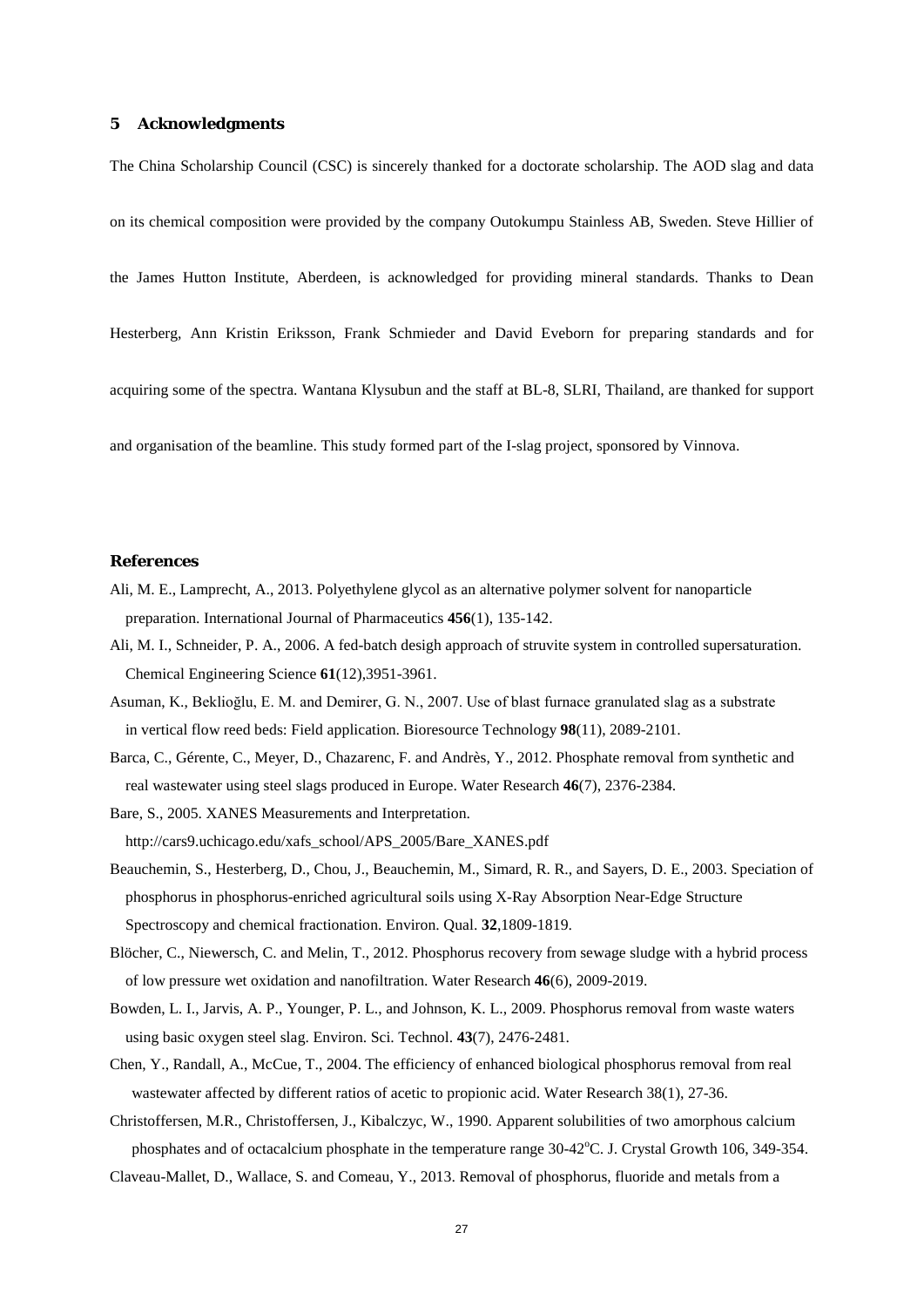gypsum mining leachate using steel slag filters.Water Research **47**(4), 1512-1520.

- Drizo, A., Forget, C., Chapuis, R. P. and Comeau, Y., 2006. Phosphorus removal by electric arc furnace steel slag and serpentinite. Water Research **40**(8), 1547-1554.
- Engström, F., Larsson, M. L., Samuelsson, C. Sandström, Å., Robinson, R. and Björkman, B., 2014. Leaching behavior of aged steel slags. Steel Research International **85**(4), 607-615.
- Eveborn, D., Gustafsson, J. P., Hesterberg, D., Hillier, S., 2009. XANES Speciation of P in environmental samples: An assessment of filter media for on-site wastewater treatment. Environ. Sci. & Technol. **43**(17), 6515-6521.
- García-Jimeno, S. and Estelrich, J., 2013. Ferrofluid based on polyethylene glycol-coated iron oxide nanoparticles: Characterization and properties. Colloids and Surfaces A: Physicochemical and Engineering Aspects **420**(0), 74-81.
- Gong, G., Ye, S., Tian, Y., Wang, Q., Ni, J. and Chen, Y., 2009. Preparation of a new sorbent with hydrated lime and blast furnace slag for phosphorus removal from aqueous solution. Journal of Hazardous Materials **166**(23),714-719.
- Guan, W., Ji, F., Chen, Q., Yan, P. and Pei, L., 2013. Synthesis and Enhanced Phosphate Recovery Property of Porous Calcium Silicate Hydrate Using Polyethyleneglycol as Pore-Generation Agent. Materials **6**(7), 2846- 2861.
- Guan, W., Ji, F., Fang, Z., Fang, D., Cheng, Y., Yan, P.and Chen, Q., 2014. Low hydrothermal temperature synthesis of porous calcium silicate hydrate with enhanced reactivity SiO2. Ceramics International **40**(3), 4415-4420.
- Gustafsson, J. P., 2014. Visual MINTEQ 3.1. Retrieved 05-05, 2014, from http://www2.lwr.kth.se/English/Oursoftware/vminteq/download.htmL.
- Gustafsson, J. P., Renman, A., Renman, G., and Poll, K., 2008. Phosphate removal by mineral-based sorbents used in filters for small-scale wastewater treatment. Water Research **42**(1–2), 189-197.
- Hendon, C., H., Colonna-Dashwood, L., Colonna-Dashwood, M., 2014. The Role of Dissolved Cations in Coffee Extraction. J. Agric. Food Chem., 62(21):4947-4950.
- Hosokawa, M., Yoshikawa, T., Tanaka, T., Yamasaki, N., 2014. Surface Reaction of Blast Furnace Slag under Hydrothermal Conditions. ISIJ International, 54(3), 548-552.
- Huaiwei, Z., Xin, H., 2011. An overview for the utilization of wastes from stainless steel industries. Resources, Conservation and Recycling **55**(8), 745-754.
- Jing, Z., Jin, F., Hashida, T., Yamasaki, N., Ishida, H., 2007. Hydrothermal solidification of blast furnace slag by formation of tobermorite, Journal of Materials Science 42(19), 8236-8241.
- Johansson, L., 2010. Industrial By-products and natural substrata as phosphorus sorbents. Environmental Technology **20**(3), 309-316.
- Johansson Westholm, L., 2010. The use of blast furnace slag for removal of phosphorus from wastewater in Sweden—a review. Water **2**(4), 826-837.
- Kim, E.H., Yim, S.B., Jung, H.C., and Lee, E.J., 2006. Hydroxyapatite crystallization from a highly concentrated phosphate solution using powdered converter slag as a seed material. Journal of Hazardous Materials **136**(3), 690-697.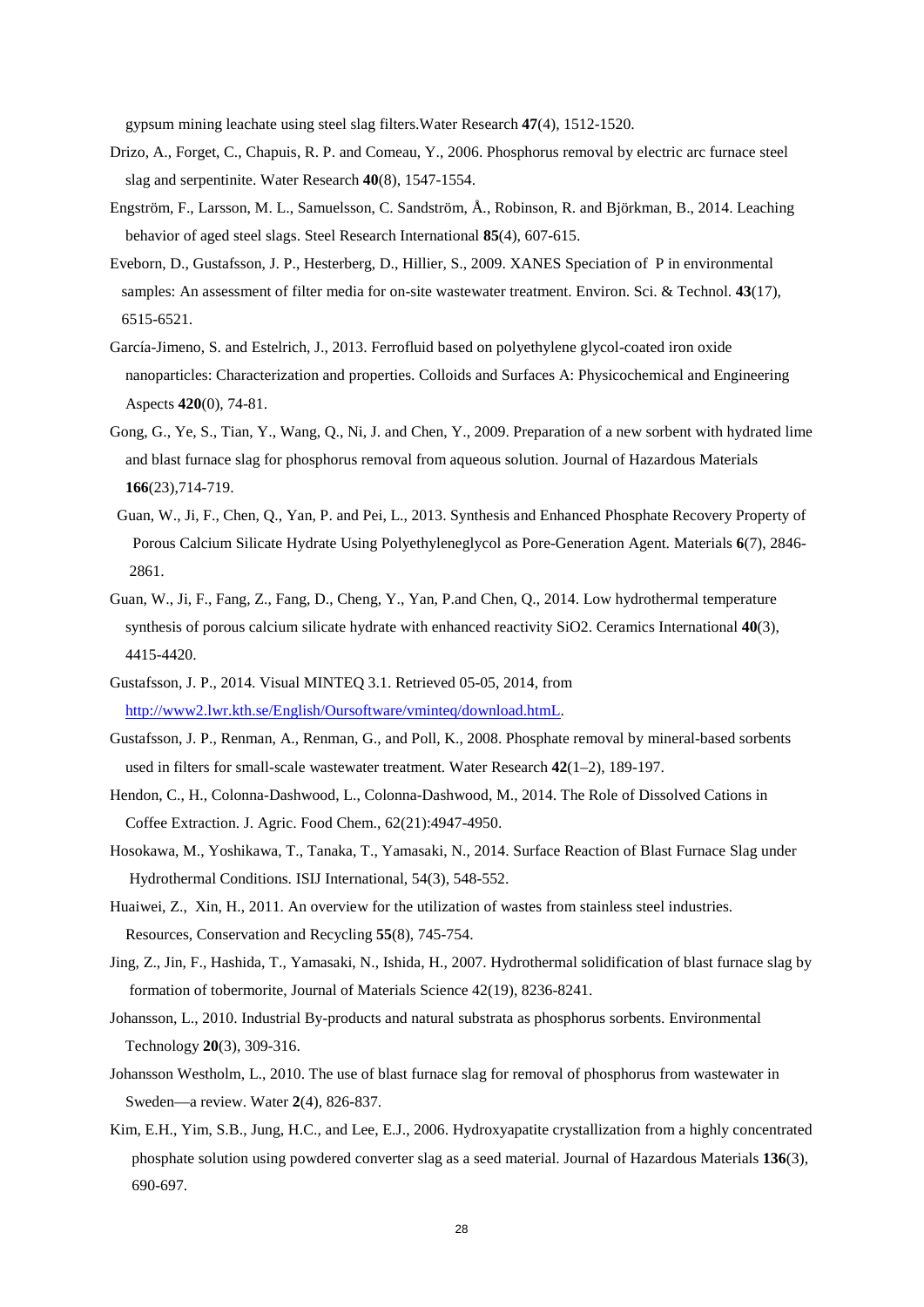- Klysubun, W., Sombunchoo, P., Deenan, W., and Kongmark, C., 2012. Performance and status of beamLine BL8 at SLRI for X-ray absorption spectroscopy. Journal of Synchrotron Radiation **19**(6), 930-936.
- Kostura, B., Kulveitová, H., and Leško, J., 2005. Blast furnace slags as sorbents of phosphate from water solutions. Water Research **39**(9), 1795-1802.
- Kriskova, L., Pontikes, Y., Cizer, Ö., Mertens, G., Veulemans, W., Geysen, D., Jones, P. T., Vandewalle, L., Van Balen, K., and Blanpain, B. 2012. Effect of mechanical activation on the hydraulic properties of stainless steel slags. Cement and Concrete Research **42**(6), 778-788.
- McDowell, H., Gregory, T.M., Brown, W.E., 1977. Solubility of  $Ca_5(PO_4)_3OH$  in the system  $Ca(OH)_2-H_3PO_4-$ H2O at 5, 15, 25, and 37 °C. Journal of Research of the National Bureau of Standards 81A, 273–281.
- Motz, H., Geiseler, J., 2001. Products of steel slags an apportunity to save natural resources. Waste Management 21(3), 285-293.
- Nilsson, C., Renman, G., Johansson, L., Renman, A., and Drizo, A., 2013. Effect of organic load on phosphorus and bacteria removal from wastewater using alkaline filter materials. Water Research **47**(16), 6289-6297.
- Oguz, E., 2004. Removal of phosphate from aqueous solution with blast furnace slag. Journal of Hazardous Materials **114**(1–3), 131-137.
- Oxmann, J.F. 2014. Technical note: an X-ray absorption method for the identification of calcium phosphate species using peak height ratios. Biogeosci. 11, 2169-2183.
- Petzet, S., Peplinski, B., and Cornel, P., 2012. On wet chemical phosphorus recovery from sewage sludge ash by acidic or alkaline leaching and an optimized combination of both. Water Research **46**(12), 3769-3780.
- Prietzel, J., Dümig, A., Wu, Y, Zhou, J., Klysubun, W. 2013. Synchrotron-based P K-edge XANES spectroscopy reveals rapid changes in phosphorus speciation in the topsoil of two glacier foreland chronosequences. Geochim. Cosmochim. Acta 108, 158-171.
- Rastas, L., Hedström, A., 2006. Methodological aspects of using blast furnace slag for wastewater phosphorus removal. Journal of Environmental Engineering **132**(11), 1431-1438.
- Ravel, B., 2009. Athena User's Guide.
- Ravel, B. and Newville, M., 2005. ATHENA, ARTEMIS, HEPHAESTUS: data analysis for X-ray absorption spectroscopy using IFEFFIT. Journal of Synchrotron Radiation **12**(4), 537-541.
- Reijnders, L., 2014. Phosphorus resources, their depletion and conservation, a review. Resources, Conservation and Recycling 93, 32-49.
- Santos, R. M., François, D., Mertens, G., Elsen, J., and Van Gerven, T., 2013*a*. Ultrasound-intensified mineral carbonation. Applied Thermal Engineering **57**(1-2), 154-163.
- Santos, R. M., Van Bouwel, J., Vandevelde, E., Mertens, G., Elsen, J., and Van Gerven, T., 2013*b*. Accelerated mineral carbonation of stainless steel slags for CO2 storage and waste valorization: Effect of process parameters on geochemical properties. International Journal of Greenhouse Gas Control **17**, 32-45.
- Shen, H., and Forssberg, E., 2003. An overview of recovery of metals from slags. Waste Management **23**(10), 933-949.
- Shilton, A. N., Elmetri, I., Drizo, A., Pratt, S., Haverkamp, R. G., and Bilby, S. C., 2006. Phosphorus removal by an 'active' slag filter–a decade of full scale experience. Water Research **40**(1), 113-118.

Smith, R.M., Martell, A.E., Motekaitis, R.J., 2003. NIST Critically Selected Stability Constants of Metal